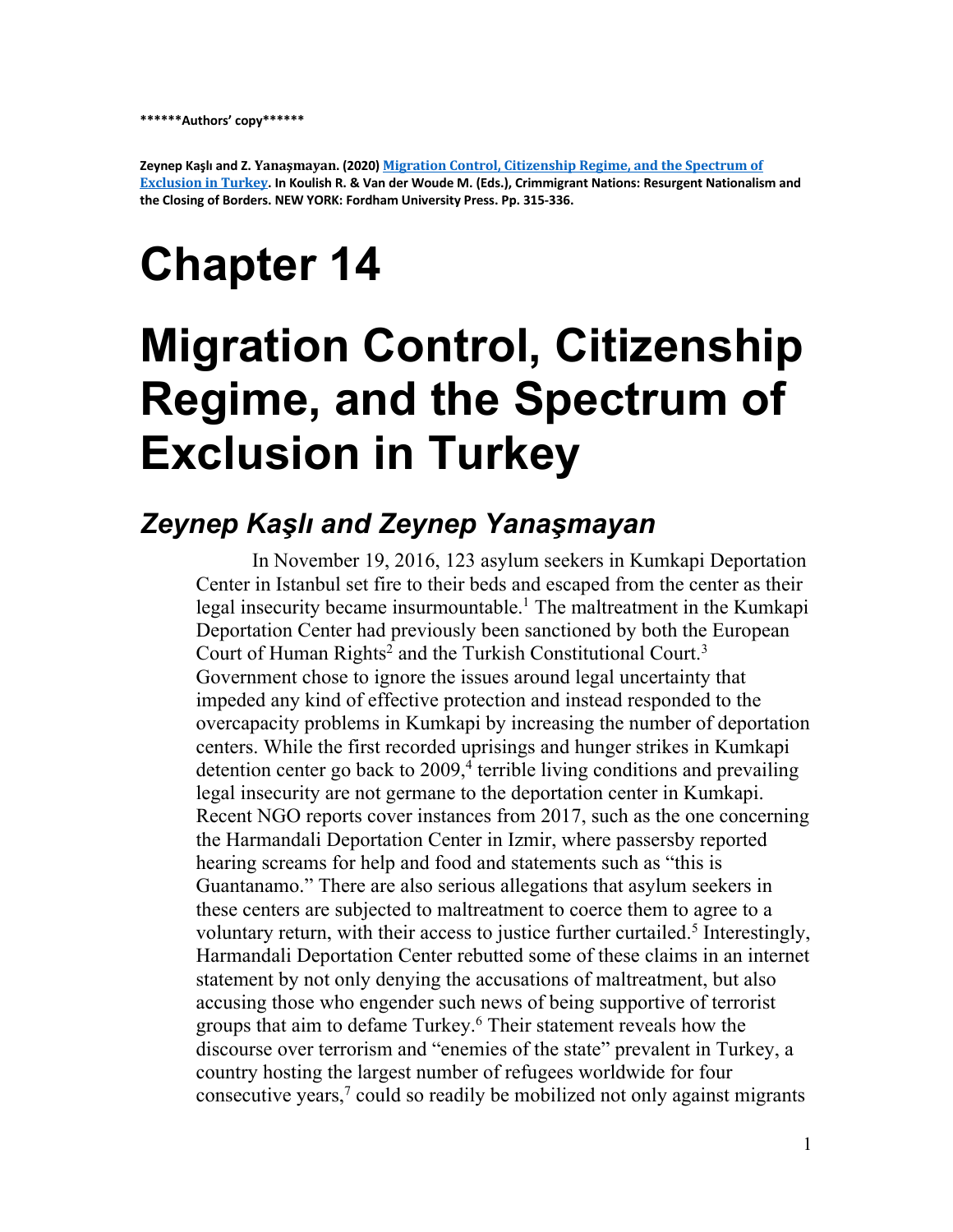but also against pro-migrant rights citizens by questioning their national loyalty and belonging.

Evidently, as this volume also showcases, the far-right populist discourse that targets and increasingly criminalizes migrants is globally on the rise. Studies on right-wing populist parties in Europe tend to see them as a divergence from the norm, but at the same time as agenda setters and a major challenge to liberal forms of politics.<sup>8</sup> One of the major implications of the populist anti-immigrant rhetoric has been to bring state sovereignty back into center stage in an increasingly globalizing era and make migration control an independent site of governance in which, Bosworth and Guild's study of the UK case shows, citizenship and belonging are the primary considerations of government.9 Similarly, looking at the overlaps among the substance, procedures, and enforcement of criminal and immigration law in the U.S., Stumpf coined the term "crimmigration" and showed how at the heart of this "marriage" lies the sovereign power of the state to define its membership through punishment.<sup>10</sup> With varying emphasis on the role of discourses, policies, and laws, scholars have underlined the state's expressiveness of sovereign power manifested in its desire to both govern mobility through crime and regulate its membership through migration control.<sup>11</sup> Bosworth and Guild further stress that contemporary political discourse is always ready to target the noncitizens as a source of potential risk and legitimate their confinement,<sup>12</sup> whereas Stumpf describes the continuity of exclusion both for migrants whose exclusion through deportability turns total and ex-felon citizens whose basic citizenship rights are retracted post-confinement.<sup>13</sup>

In the Turkish case, migration control, to the extent that it existed, has always been shaped explicitly in line with the state's definition of "insiders" and "outsiders" predetermined by the ethnoreligious bias of its citizenship regime. Immigrants with "Turkish descent" from Turkey's neighborhood have frequently received preferential treatment, and other noncitizens have routinely been criminalized and dehumanized. However, as we seek to show in this chapter, citizens also find themselves subjected to such exclusion because they happen to fall outside of the limits of ethnoreligious membership and the official ideology circumscribed by the Turkish state. Therefore, using Weber and McCulloch's terms, by addressing the *who* of the migration control, the Turkish case does not only unpack the category of noncitizens but also shows *how* it is intrinsically linked with the citizenship regime that prioritizes Sunni Turkish and the politically loyal majority.14

What is more, Turkey's border control measures and related cooperation with its neighbors also reveal that citizenship and foreign policy tools are heavily intertwined. The prime example of this is the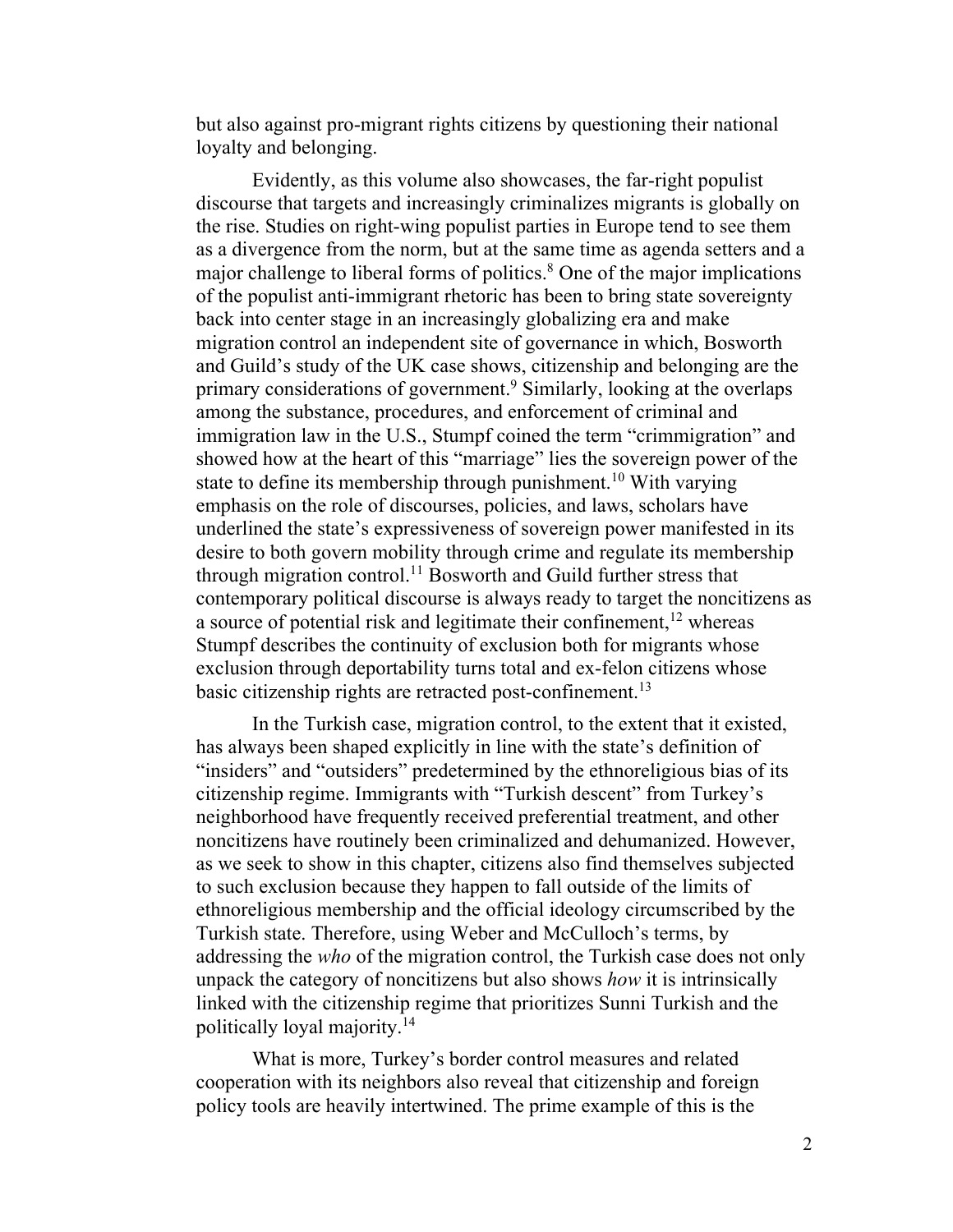controversial EU-Turkey statement that, in return for Turkey's cooperation on migration control with the EU, led to the EU's total disregard of Turkey's suppression of its dissidents at home. Hence, Turkey's willingness for such a deal becomes clear only when its migration control is examined in relation to the changing power relations in its neighborhood, which have implications on state-society relations at home.

Moreover, Turkey's migration control, as both citizenship *and* foreign policy tool, and its particular populist tone, are distinguished from the populist anti-immigrant movement in Europe. It is a ruling party populism that is a major catalyst for the emergence of competitive authoritarianism, especially in the developing world in the post–Cold War period.15 It is widely agreed that contemporary Turkey has gone through such a regime transformation under Erdoğan's (uninterrupted) political leadership since 2002.<sup>16</sup> Although neither populism nor authoritarianism are new phenomena for Modern Turkey, populism has recently gained in popularity as an explanatory force for the peculiarities of the incumbent Adalet ve Kalkınma Partisi (AKP). <sup>17</sup> Among other things, AKP's populism feeds itself from the grievances born from the suppression of Islamic cultural references over the course of the twentieth century by the Kemalist secular nationalist state and its reformers sitting at the high ranks of military and civilian bureaucracy.<sup>18</sup> With AKP's rise to power, virtues of conservative Islamic populism as "markers of an ummah-based political identity" came to the forefront. However, this did not imply that the idea of the "nation" was completely displaced.19 As the incumbent AKP's neo-Ottomanist vision of modern Turkey shows, the power of nationhood can be conceived in terms of its links to the Ottoman precursors of the contemporary state, which plays the game of world politics with the lens of a neoliberal state of the twenty-first century.<sup>20</sup> The notion of "neo-Ottoman" historical, cultural, and economic drive was in fact first introduced after 1989 to describe Turkey's involvement in the postcommunist space. However, with the former foreign minister and prime minister Ahmet Davutoğlu's "zero-problems-with-neighbors" vision, it has become the core of AKP's citizenship and foreign policy. As we argue here, this neo-Ottomanist vision also has implications for the border regime. This is perhaps best exemplified in the then foreign minister Davutoğlu's following statement: "We do all these with a sense of high responsibility as we regard our Syrian neighbors as our brothers and sisters with whom we share [a] long history and often a common fate.<sup>"21</sup>

Indeed, as of January 24, 2019, Turkey is hosting 3,636,617 Syrians under temporary protection, 143,068 of whom are staying in camps run by Turkish authorities.<sup>22</sup> According to Türkstat data,<sup>23</sup> which covers the migration trends of 2016, 2017 and 2018, Syria, not surprisingly, is among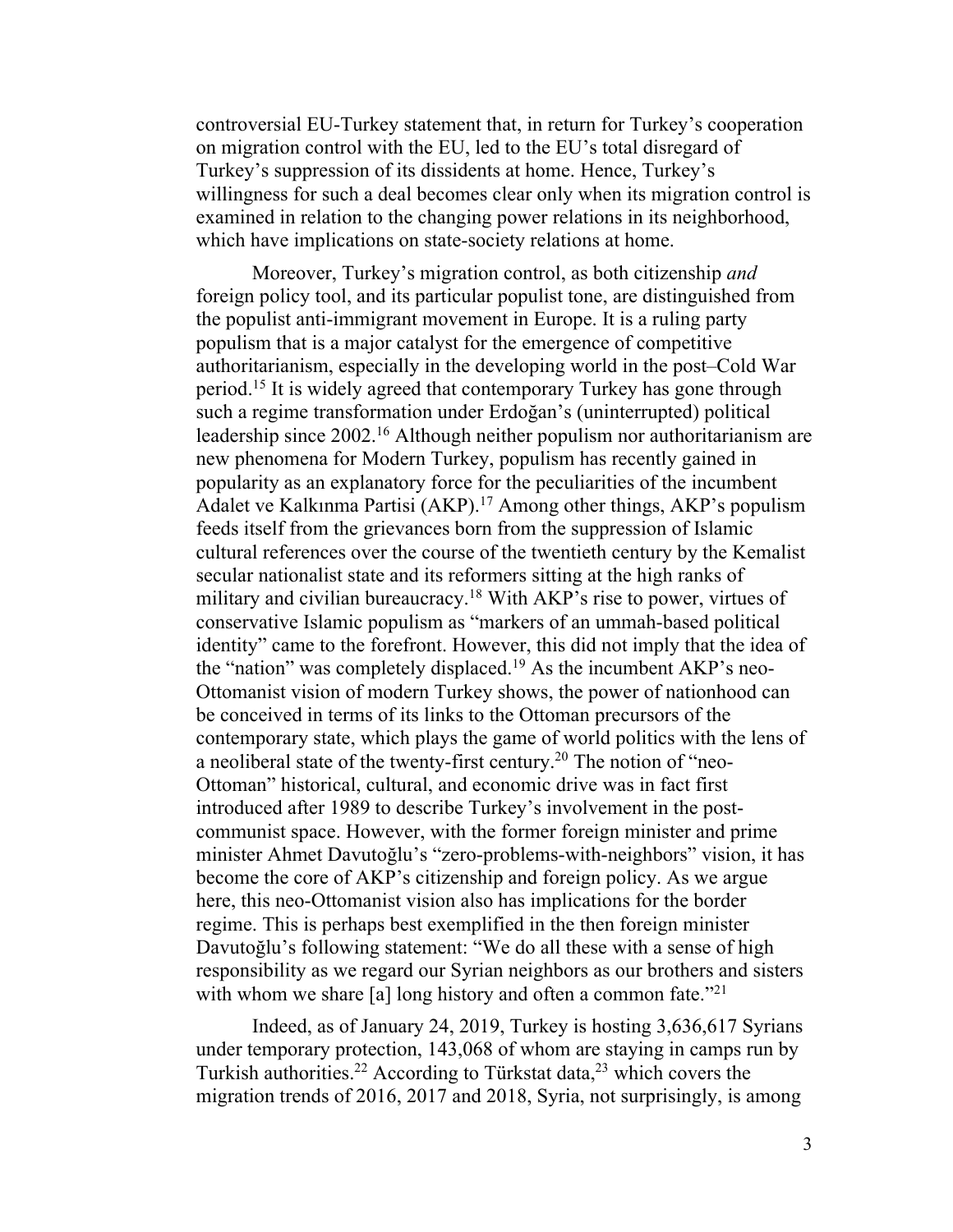the five top countries of origin and maintains a steady flow in the range of 25,000 to 38,000 migrants each year. Yet it lags behind Iraq, which "sent" almost triple the amount, reaching into 90,000s, in 2017 and 110,000s in 2018. Migrants from Afghanistan are also more numerous than Syrians in all three years, even if marginally in 2016 and significantly more in 2017 and 2018 coming closer to 45,000. This could be explained by the fact that of the 368,230 individuals registered with the UNHCR Turkey, 46 percent are Afghans and 39 percent are Iraqis.<sup>24</sup>

Ironically, while Turkey continues to be a source country for Europe, be it in terms of professional or family migration,  $2<sup>5</sup>$  following the aforementioned coup attempt in 2016, asylum-seeking migration of Turkish citizens has also peaked. First-time applications from Turkey, which were around the 4,500 range between 2008 and 2015, more than doubled in 2016, reaching 10,105. It continues to remain at a higher level, with 14,655 applications in 2017 and 22, 075 in 2018.<sup>28</sup> Moreover, very recent Turkish statistics provided by Türkstat shows that overall emigration shows a steady increase to 323 918 from 253,640 in 2017 and177,960 in 2016.29 Media reports support these statistics, often citing an increasingly oppressive political atmosphere, safety issues, and reduced job opportunities as push factors.30

Our chapter tackles this intermingling of border and migration control with citizenship regime and foreign policy and the ways they manifest themselves in an increasingly authoritarian regime. While trying to consolidate its economic and political power abroad, especially in a very fragile post-communist space, the incumbent AKP has extensively capitalized on the old secular-religious cleavage, continued the moralistic depiction of politics as a struggle between "us" the people and the "enemies" of the Turkish state within and abroad, and consolidated its hegemony by winning consecutive elections since 2002.<sup>31</sup> Moreover, we argue, in the Turkish context, that the (anti-)immigrant position and disenchantment with effects of globalization have been shaped through the same secular-religious cleavage that has its roots in Turkey's modernization history. In its current form, the government-led populist discourse claims to represent the interests of the people to be protected against any domestic or foreign "threat" to Turkey's unity in "one people, one flag, one homeland, one state"32 underlined in President Erdogan's keynote toward the 2017 referendum, which consolidated change toward the presidential system. This imagery of the people sharing the four ideals of unity leads to a large outgroup in Turkey composed of seculars, Alevi, Kurds, Westerners, LGBTQs, feminists, and even anti-capitalist Muslims who, regardless of their nationality, are easily put in a suspect position, demonized, and criminalized for defying or challenging the unity of the "New Turkey."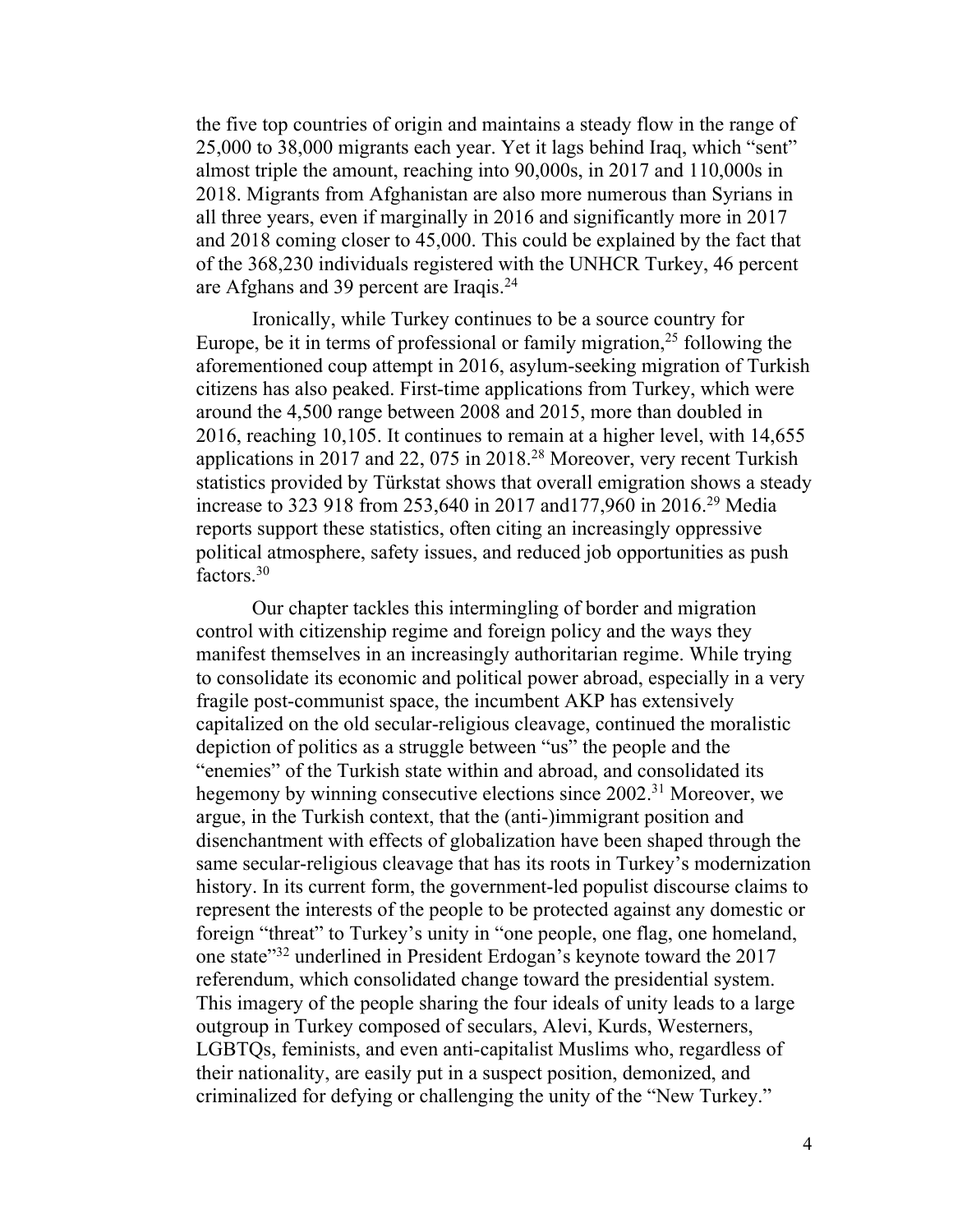Therefore, what we witness in the last few years is the contradiction between the growing number of Turkish nationals fleeing from an increasingly authoritarian regime on the one hand and a humanitarian state welcoming as "guests" (Sunni) Syrians fleeing the Assad regime on the other.

As the three following episodes depict, this contradiction is not a completely new phenomenon in Turkey's political history. Even though the republican ideal in theory promotes a civic identity, Turkish republican practice has been quite exclusionary of any ethnoreligious diversity.33 Hence both minorities and migrants that are not considered part of "Turkish descent and culture" have rarely found a place for themselves in the public imagination and are easily othered and put in a suspect position. However, in the face of the ongoing Syrian conflict and the changing position of Turkey in both the regional and global political economy, rising authoritarianism and deteriorating fundamental rights have been veiled with and legitimized through the aforementioned ruling party populism, which expanded the scope of the "outsiders." The failed coup attempt, in July 2016, has reinforced this even further, as it legitimized a two-year-long state of emergency around a so-called anti-imperialist rhetoric that has allowed the incumbent AKP to maintain electoral power by framing any political demand as collaboration with enemies of the state from within or outside. Islamic populist discourse has also marked humanitarian aid again by and for a selected group—as the only legitimate form of solidarity with migrants and asylum seekers by distinguishing between deserving (read obedient) and undeserving migrants and criminalizing the latter.

In other words, while populist anti-immigrant discourses have by now become very usual in politics in Europe, in Turkey, as we show in detail elsewhere,<sup>34</sup> it is embedded in long-standing societal divisions that continuously polarize and dominate Turkish politics, which in turn facilitate the categorization of *some* migrants as deserving of protection and basic rights according to the ethnoreligious cracks in Turkey's *Kulturkampfs*, in Kalaycioglu's words.35 These differences in legal inclusion and exclusion therefore represent three distinct episodes of migration governance, rights' claims, and legal struggles that run parallel to each other. In the remainder of this chapter, we unpack the legal and political conditions that set these three episodes.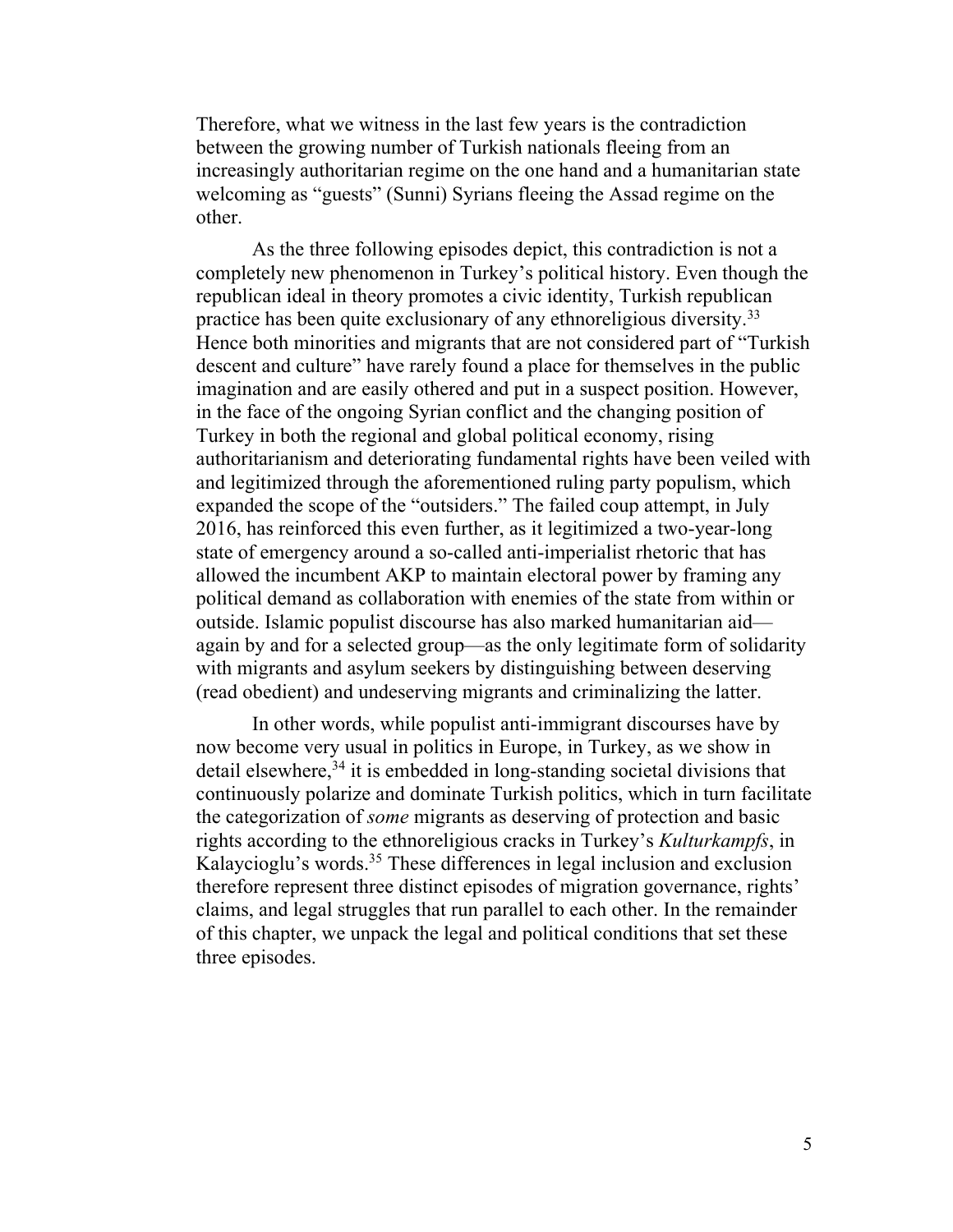## **Episode I: Inclusive Exclusion through Ministerial Decrees**

Turkey has been a country of emigration and immigration for decades. Non-Muslim populations who were forced to leave their hometowns since the foundation of modern Turkey, guest workers and their families who went to and eventually settled mainly in European countries since 1960s, and political asylum seekers who fled from the 1980 military coup to different destinations formed the majority of Turkey's emigrant population abroad.36 There have also been various waves of immigration to Turkey, mainly of people of "Turkish ethnic descent and culture" moving from former Ottoman territories to the "Turkish homeland" who were able to acquire residency with a pathway to citizenship by appealing to clauses privileging ethnic descent in citizenship and settlement laws.<sup>37</sup>

From the 1980s onward and especially since the demise of the USSR and the regional political and economic restructuring in the 1990s, Turkey has progressively evolved into both an immigration and a transit country.<sup>38</sup> The nationality of migrants and patterns of migration have become much more diversified as Turkey attracted circular migration from neighboring countries as well as migrants with international protection needs from African and Asian countries, all of whom were accommodated in various sectors of its informal economy.<sup>39</sup> This partly explains why in the Türkstat data, the fourth and fifth places for migration flows are occupied by Azerbaijan and Turkmenistan in 2017 (around the 20,000 range) and by Iran and Azerbaijan in 2016 (around the 15,000 range).

Despite the growing diversification of mobility to Turkey, its migration and minority policies have continued to be shaped through a nationalist approach that aims to maintain the "people" as the Sunni-Muslim majority and selectively includes the newcomers as they fit into this ethnoreligious frame. Both the latest 2009 Citizenship Law and the 2006 Settlement Law maintain the distinction between "foreigner" and "*göçmen*" (denoting Turkish ethnicity) as well as the discretionary power of the Ministry of Interior, with the Cabinet as the sole authority deciding who would be awarded "*göçmen*" status. In line with this legal framework, the ruling political elite continued favoring migrants of Turkish descent (*göçmen*) such as Turks of Western Thrace, Iraq, Eastern Turkmenistan, Afghanistan, and Bulgaria through special regulations, such as the confidential addendum to the Cabinet decision 2009/14699 on February 23, which granted them a work permit waiver.<sup>40</sup>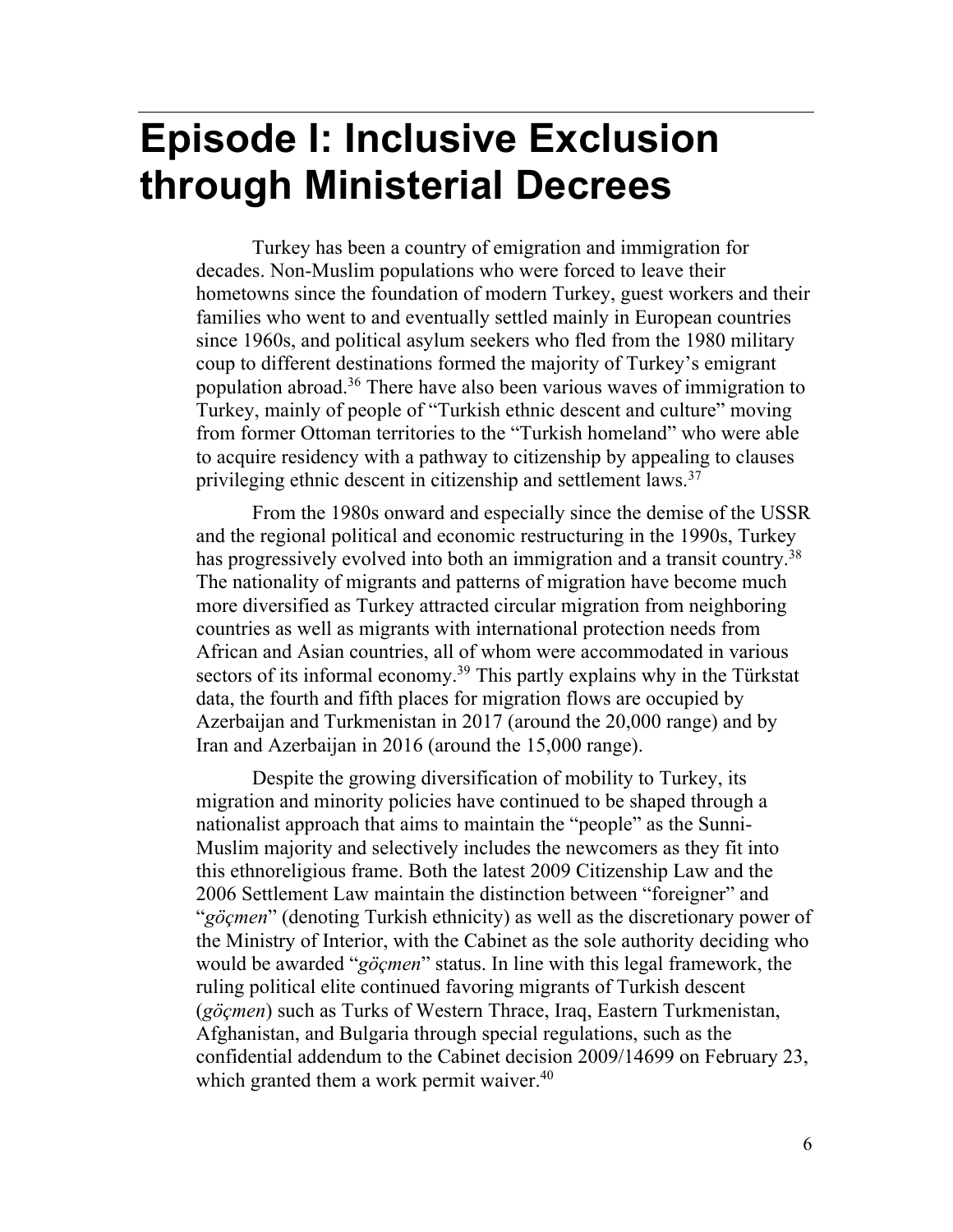This high level of discretion has not always worked to the advantage of even the most privileged migrant groups. The changing position of Turkish-Muslim immigrants from Bulgaria in the last three decades is a good case in point for such capricious ethnoreligious bias. Migration of the co-ethnics from Bulgaria have continued throughout the 1990s, the aftermath of the democratic transition, because no substantive change was foreseen in the economic and political position of the co-ethnic minority. Yet, unlike in the previous decades, and despite the existence of aforementioned exceptional clauses, Turkey no longer automatically granted residence permits through ethnic kinship with a pathway to citizenship.42 However, in the first decade of the 2000s, the Turkish state offered temporary legalization to this specific group just before elections in Bulgaria, with the latent expectation that they would vote in the elections in Bulgaria, mostly likely for the Movement for Rights and Freedoms (MRF), the party that by and large represents the Turkish minority in Bulgaria. By providing temporary Turkish residence permits, the co-ethnic Bulgarian citizens would be allowed to visit their hometowns in Bulgaria without having to pay the fine for the days/years they overstayed in Turkey. Hence, just like pre-1990s co-ethnic immigrants, political elites have continued to maintain special ties with post-1990s co-ethnic immigrants and, through the "inclusive exclusion" of the latter, in Agamben's terms,  $43$  instrumentalized its migration policies so as to extend its sovereign power beyond Turkey's territorial borders.44 This signaled a new level of populist strategy that was used first in 2001, right before the AKP came to power, and was repeatedly used in the following Bulgarian elections over the course of the 2000s.

Despite the fact that previous policies of immediate inclusion of coethnic immigrants have changed with the end of Cold War politics, people of "Turkish descent and culture" have maintained a privileged position compared with other migrants with irregular legal status. This has been achieved through ministerial decrees, utilized by the ruling political elite as both a citizenship and foreign policy tool.<sup>45</sup> Their relative privilege also reveals that migration governance, even when pursued by populist governments, does not frame *all* noncitizens as potential risks or threats to the nation and certainly not *all* the time. Even more, exclusive inclusion may also be an asset to bring political influence abroad.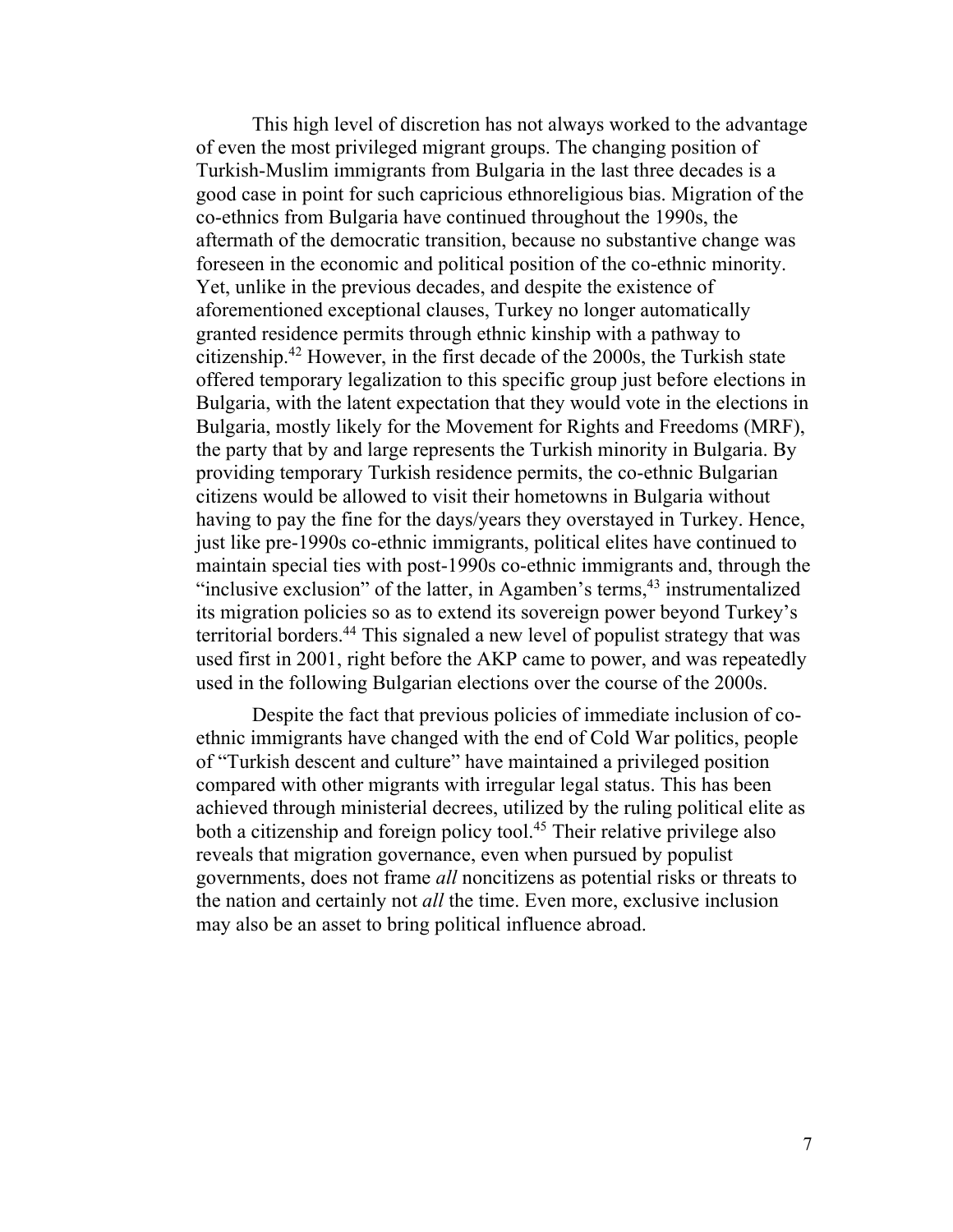## **Episode II: Absolute Exclusion with Impunity**

As immigrants of "Turkish ethnic descent and culture" have begun to hold an ambiguous insider/outsider position, an increasing number of other migrants with irregular legal status have gotten stuck in a cycle of precarity in Turkey.46 Since Turkey signed the 1951 Refugee Convention with a geographical limitation, asylum seekers arriving from anywhere but west of Turkey, which constitutes the majority of new arrivals, are not considered "convention refugees." Instead they have to process their asylum application through the UNHCR and wait for resettlement in a third country.

From the perspective of the EU's expanding "remote" control of migration beyond its external borders since the  $1990s$ ,<sup>47</sup> Turkey has increasingly played an important role as a "transit" country, obtaining a label that was also internalized by Turkish governmental actors and bureaucrats.<sup>48</sup> For instance, the Turkish Foreigners and International Law of 2013 was drafted in line with the 2001 and 2003 EU Accession Partnership documents and related national action plans for legal and institutional transformation.49 Yet, as noted earlier, Turkey's migration policy has been shaped not only in relation to Turkey's EU membership but in Turkey's changing geopolitical and economic position regionally and globally.<sup>50</sup> As part of its goal to intensify economic relations, visa restrictions were lifted for nationals of various African countries in 2005, while a mutual visa exemption agreement was signed with Syria in 2009 with the aim to create "Şamgen," a Schengen-type joint visa policy with Iran and Iraq.<sup>51</sup>

Moreover, migration control has again been used as both a citizenship and foreign policy tool despite legal changes toward a relatively more liberal visa regime. Migrants with irregular legal status have become pawns in international and domestic policy. Against the EU's requirement to abolish the geographical limitation clause of the Refugee Convention, Turkey has insisted on keeping it until full membership is granted and did not easily agree to the EU-Turkey readmission agreement, for which negotiations started in 2002 and became finalized in 2013.<sup>52</sup> Readmission talks were portrayed in Turkish mainstream media solely with reference to a visa exemption proposal for Turkish citizens, hence as an improvement in their right to mobility.<sup>53</sup> There was no mention of how the readmission to Turkey would affect non-European asylum seekers, whose only option is to become undocumented, in the presence of the non-refoulment principle and with no access to asylum or residency in Turkey. However, the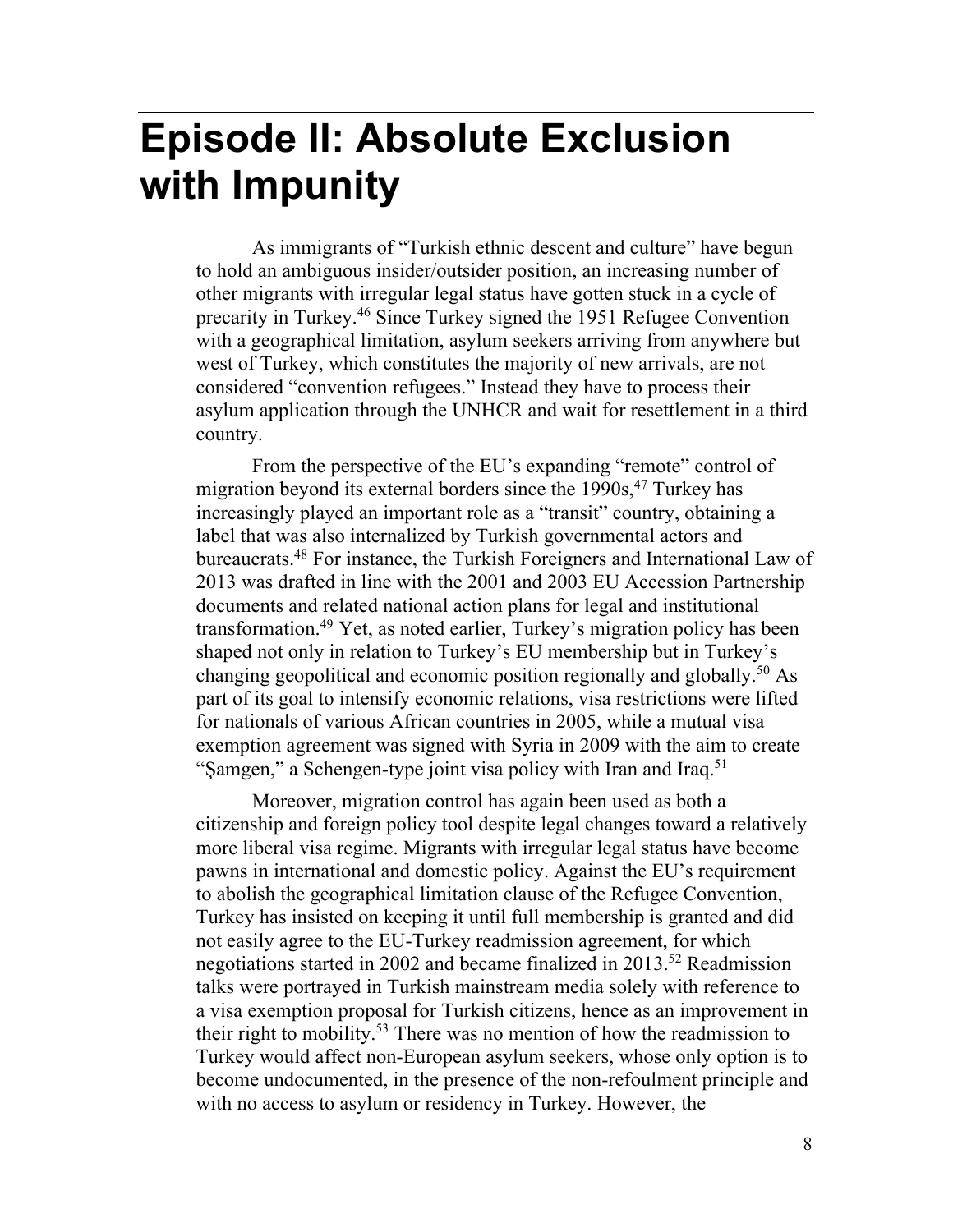"deportability" threat did not apply to *all* noncitizens and not *all* the time. It was dependent on the whim of the regime, which selectively activated deportability, rendering it a political rather than a legal decision. For example, in 2010, as a response to discussions concerning the recognition of Armenian Genocide in various European parliaments, the then PM Erdoǧan declared that 100,000 noncitizen Armenians living and working in Turkey are "managed," meaning their irregular presence is tolerated, but they could be deported if relations get tense.<sup>55</sup>

The Turkish Foreigners and International Law of 2013 was a step forward from the existing fragmented system, which contained secondary regulations, bylaws, and circulars, which were repeatedly criticized by migrant rights advocates and solidarity groups.<sup>56</sup> Based on the 2013 law, the Directorate General of Migration Management (DGMM) was established in April 2014 under the Ministry of Interior to replace the police as the main authority and become the primary and centralized civilian institution responsible for the whole process of registration, protection, detention, and deportation of all migrants. Human rights NGOs expected that having such a comprehensive law would help redress problems in access to international protection, ensure basic rights of asylum seekers in the application process, and overcome the security-driven mentality of the police. To the contrary, this law aimed primarily at categorizing regular and irregular migration movements with the national interest to better "manage" them through a centralized bureaucracy.57 In the initial years of institutionalization and centralization, great variations were observed in how irregular and/or "transit" migration and asylum processes have been managed and experienced in different cities and borders of Turkey,<sup>58</sup> at times creating local conflicts.<sup>59</sup>

Importantly in this episode, irregular migrants have been overtly criminalized and subjected to police violence with a prevalent impunity. The harsh conditions in custody and detention accompanied by unknown detention periods and lack of legal assistance led to uprisings and hunger strikes as the vignette in the introduction portrayed.<sup>60</sup> We will introduce here one nationwide known case of police violence—the murder of Festus Okey in 2007 during his detention at a police station in Istanbul—in order to give an indication of the criminalization and impunity during this episode of migration control. Okey was a Nigerian migrant holding a UNHCR asylum application card for resettlement in a third country. The police officer, Cengiz Yıldız, who shot Okey, said in his defense that he thought Okey was hiding a gun in his shirt. Okey's shirt was mysteriously lost after he was brought to the hospital. During the first hearing in February 2008, three friends of Okey, together with the Nigerian ambassador, were present but did not dare to demand to be party to the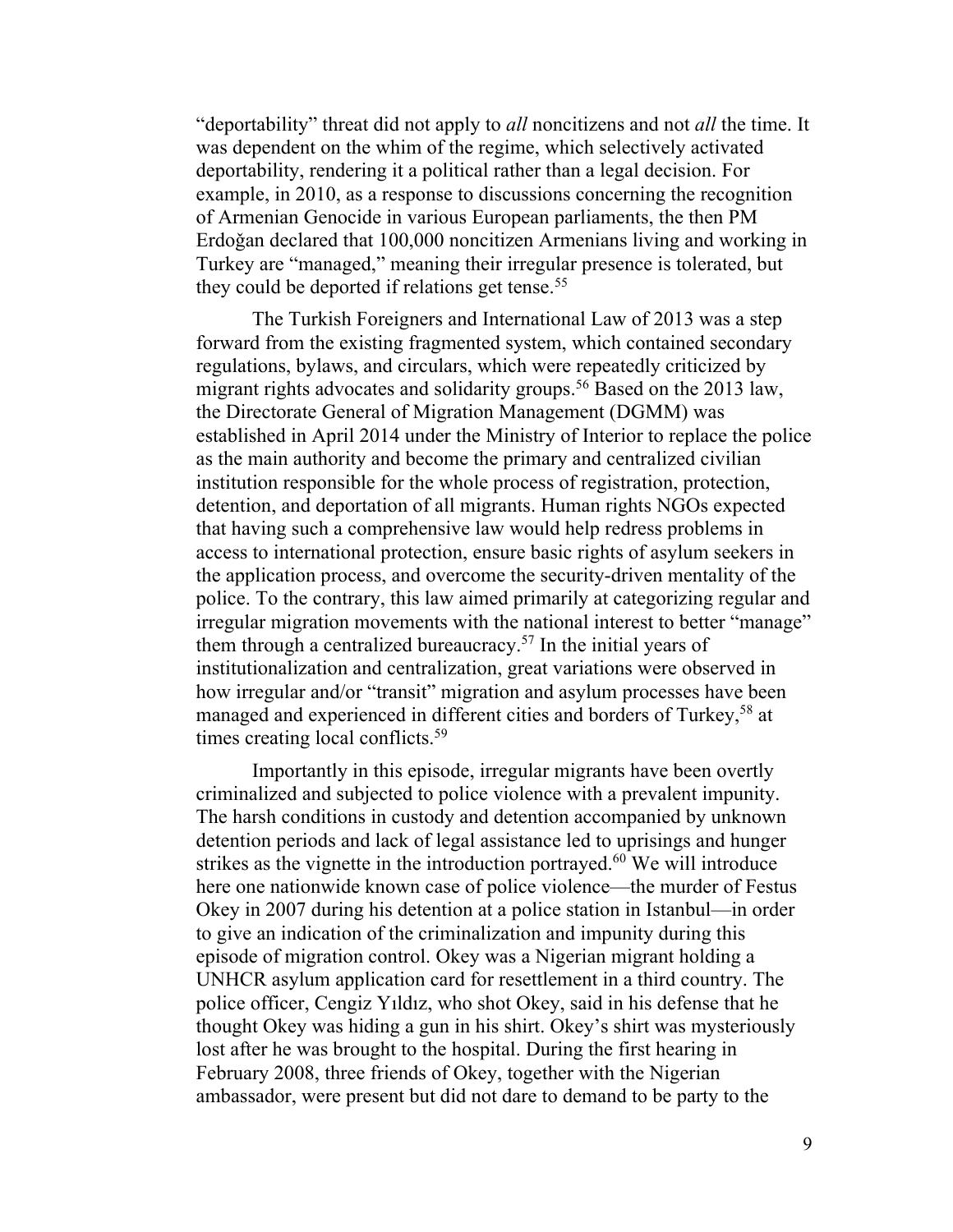legal action. The Progressive Lawyers Association's (ÇHD) intervention was also rejected with the reasoning that they were not directly affected by the crime. According to the ÇHD's accounts, the defense lawyer's statement offered an example of crimmigration par excellence: "This person is not called Festus Okey. He came here with an illegal visa, later on he called himself Festus Okey. I wonder, is he a terrorist?" While officer Yildiz was suspended briefly from his post, he was not even asked to hand over the gun with which Okey was killed for forensic investigation until 2009. Finally, ÇHD lawyers and members of Migrant Solidarity Network managed to reach Okey's family and requested that his brother, Mr. Ogu, be party to the legal action. In the sixteenth hearing in December 13, 2011, the court rejected this request and quickly sentenced the police officer to a four-year two-month prison sentence for "reckless killing." The Supreme Court of Appeals 1st Penal Chamber decided to overturn this prison sentence to have the police officer tried again, while the lower court insisted on its decision. On March 27, 2018, eleven years after Okey's death, the Supreme Court of Appeals Sentence Board decided that the brother Ogu's demand shall be considered and investigation shall be started again, first by checking the biological ties between Ogu and Okey.<sup>61</sup>

In other words, although liberal visa policies make entry easy and the new law offers the legal framework for a rights-based approach, ongoing geographical limitation to the Refugee Convention and exploitation in the informal labor market make access to basic rights and above all to justice close to impossible for migrants with irregular legal status. The first four years of no action and the last year's chain of decisions and appeals in Okey's case reveals, on the one hand, how migrants with irregular legal status are easily put in suspect positions, and, on the other hand, that the general tendency in the Turkish legal system is to slow down the process and delay due sentence when the defendant is a governmental official.

## **Episode III: Exclusive Inclusion under State of Emergency**

The mass exodus from Syria has been a test case for the Turkish public and its officials in terms of how to legally and emotionally position these Sunni immigrants vis-a-vis other international protection seekers. Previous conflicts and regime changes in 1980s and 1990s in the region, such as the Iran-Iraq War and the first Gulf War, have also caused the arrival of many asylum seekers at the borders of Turkey. Although the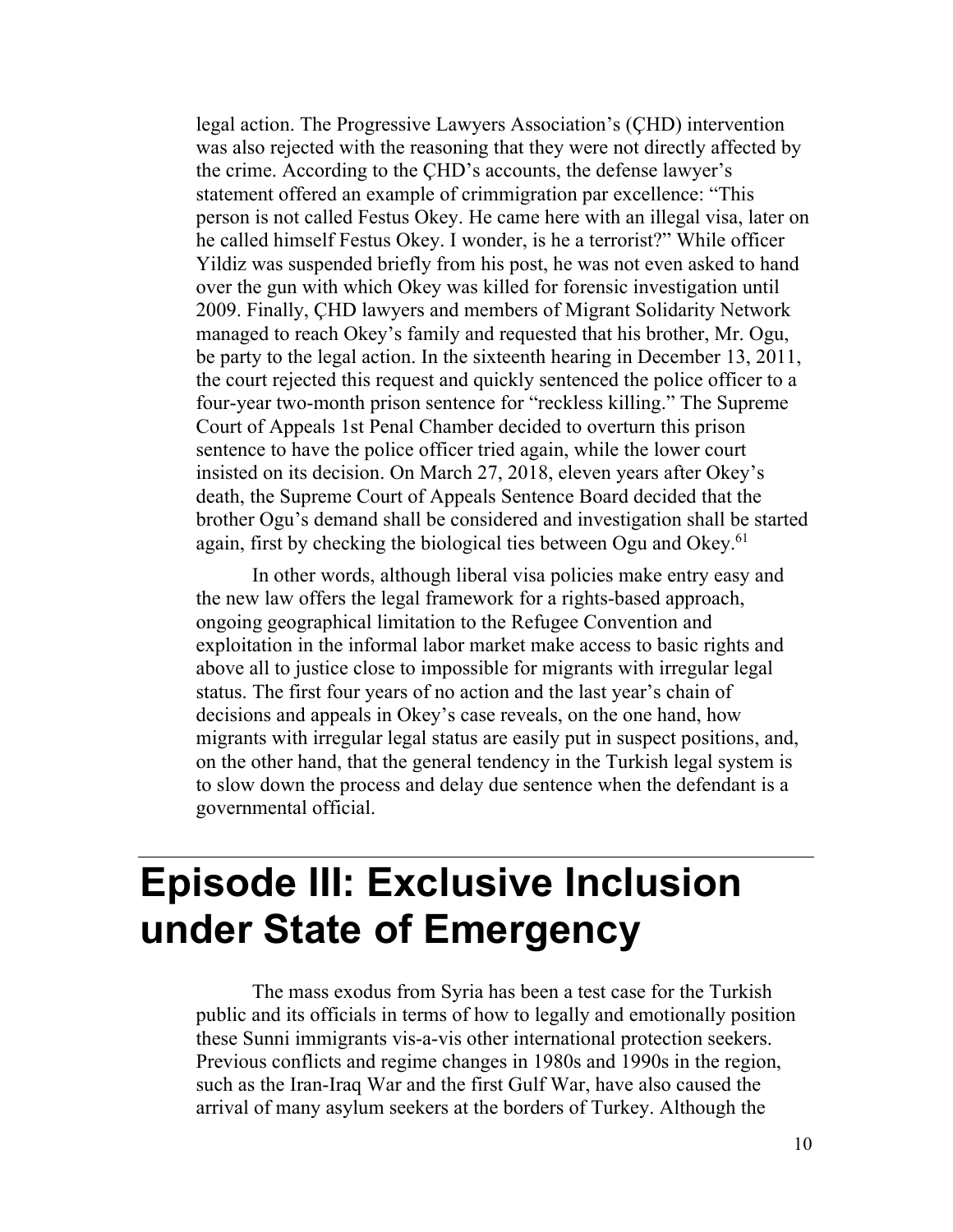seeds of the AKP's foreign policy reorientation toward the Middle East have been sown in the Özal era of the late <APOS>80s/early  $\leq$ APOS $>$ 90s,<sup>62</sup> Turkey approached asylum seekers composed of Iraqi Kurds and Turkmens more as a security threat and, despite ultimately offering shelter, made sure that their stay was temporary even by means of creating no-fly zones in conflict areas. $63$  Turkey's policy toward mass movements from Syrians is similarly shaped by both the government's regional interests and concern over safeguarding territorial integrity and national identity, which once again put migration policies at the intersection of foreign and domestic policy. 64

Once the civil war broke out in Syria in 2011, Turkey first pursued diplomatic channels to convince Assad in a peaceful transition, genuinely believing that it could play such a mediatory role in this conflict.<sup>65</sup> When these efforts failed, Turkey put a halt to the rapprochement policy of 2009 and radically altered its stance toward the Assad regime in 2011. Turkey not only cut all diplomatic ties and economic cooperation, but the then PM Erdogan also spoke out in various international and domestic forums about regime transition in Syria. <sup>66</sup> In the meantime, the open-door policy toward Syrians fleeing their country continued. Their arrival was portrayed by the AKP government as the living evidence of the atrocities of the Assad regime and allowed the government to gain international legitimacy. Initially, they lacked a legal framework within which protection claims could be assessed, and they were welcomed as "guests," "a term framed and justified in reference to the notion of religious fraternity as well as indicating a temporary stay."<sup>67</sup> The legal framework for these Syrian "guests" has somewhat improved with the introduction of temporary protection status in October 2011 based on an EU regulation,<sup>68</sup> putting them at a more privileged position in terms of securing basic rights compared to other non-European asylum seekers who, according to the geographical limitation maintained in the 2013 Law on Foreigners and International Protection, were still not allowed to apply for international protection in Turkey.

The Turkish state's stance toward the Syrian border has further been altered with the realization that the Assad regime would not be quickly overthrown and that Turkey would not receive the international support it desires for its staunch anti-Assad foreign policy. Moreover, the downing of Turkish jets by the Syrian regime in June 2012 and a number of "domestic" incidents, most prominently the bombing of the Turkish southeastern border town Reyhanli in May 2013 that claimed the lives of fifty-three people, increased the fear of a spillover of the conflict. The porous border intentionally maintained by the Turkish state in order to exert influence on the Syrian armed conflict changed, leading to a period of "gradual and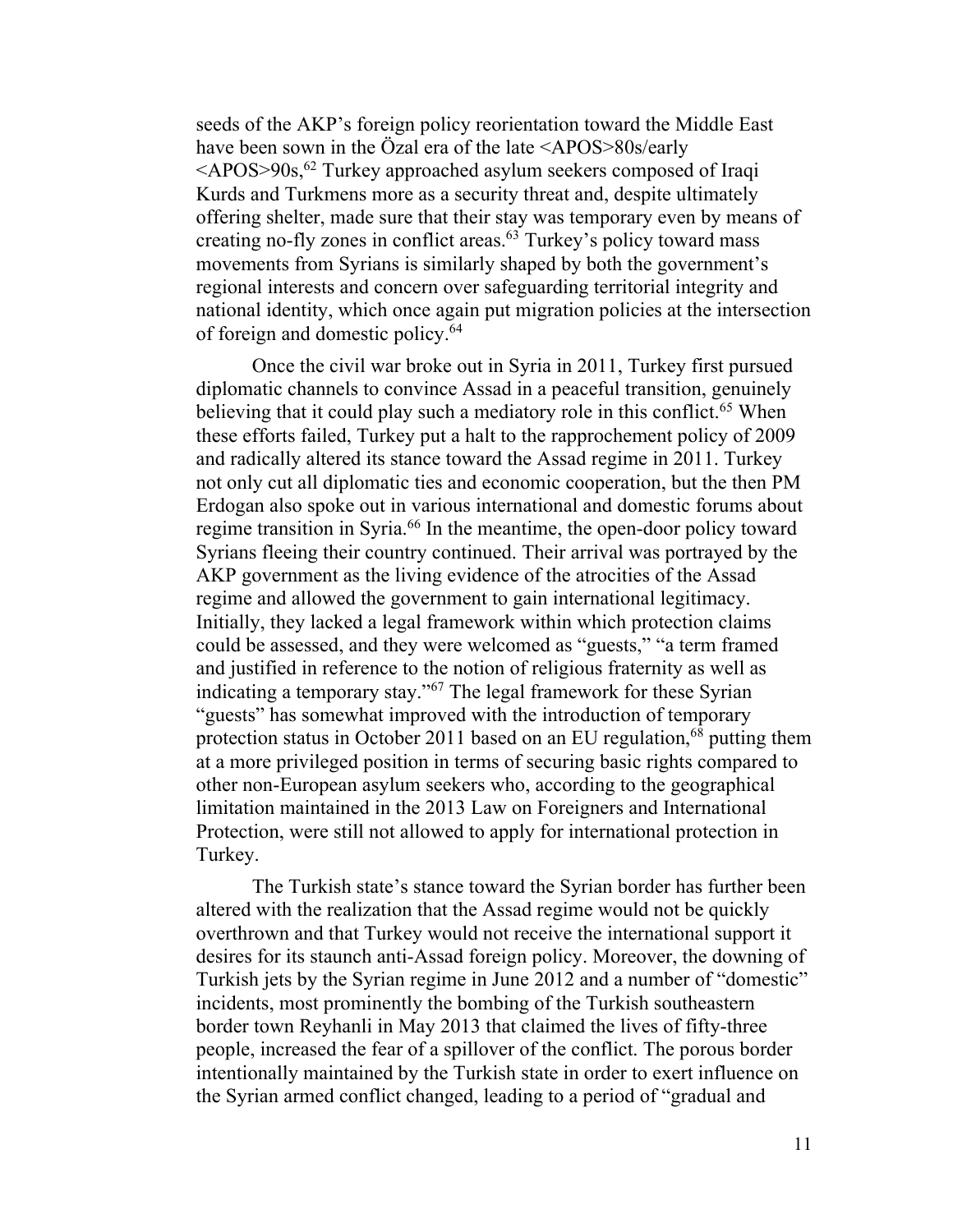partial securitization" of migration and border governance in 2013–14.<sup>69</sup> In terms of border-crossers, this implied an unofficial "closed-door" policy, although the border remained selectively permeable until mid-2015.<sup>70</sup>

Since 2014 the AKP government's humanitarian discourse via brotherhood has become harder to maintain. Turkey began to more systematically register Syrian refugees and to raise its voice about responsibility-sharing and international aid for accommodating refugees in Turkey. <sup>71</sup> The flight of Christian and Yazidi Iraqis as well as Kobanë Kurds from ISIS assaults disrupted AKP's narrative of Syrian "guests" as victims of Assad's despotism and revealed the selective nature of the Turkish asylum policy. <sup>72</sup> Amnesty International reports from that period of time show that asylum seekers from Kobanë were detained, questioned about their relations to PYG/YPG, and often convinced or forced to return.<sup>73</sup> Similarly, pro-government media reserved its humanitarian approach only for refugees fleeing from the Assad regime while turning a blind eye to atrocities committed by ISIS on these other groups.<sup>74</sup> Given their lack of confidence in Turkish authorities, asylum seekers from Kobanë mostly refused to take places at separate camps that AFAD had organized and preferred to be hosted by local communities of the same ethnic/religious origin. Even though the effects of temporary protection status are not yet systematically analyzed, it also seems that this status is helping mostly Sunni and Arab Syrians to obtain access to rights. <sup>75</sup> In October 2014, the street protests that were organized in different cities in Turkey to draw attention to the atrocities in Kobanë turned into clashes between Turkish and Kurdish nationalists in some places, such as Antep, and were eventually suppressed by riot police with disproportionate use of force.<sup>76</sup> In the aftermath of these events, which ended with at least forty civilian casualties, the riot police's right to use firearms was expanded even further with the controversial 2015 "internal security package" that restructured the country's law-enforcement agencies, domestic security, and civilian affairs' authorities.77

Witnessing the side effect of blurring the boundary between domestic and foreign political interests, the incumbent AKP has ever since made national unity, territorial integrity, and border control its priorities. This national unity discourse has brought all opposition, except HDP, closer to the AKP's stance, marginalized Kurdish and leftist HDP and its vote base, and eased criminalization of any related groups, citizens and noncitizens alike. It also led to "full-fledged securitization" along the borders after mid-201578 with the erection of a wall and cross-border military action becoming easily accepted by the majority of the Turkish public (e.g., Operation Euphrates Shield between August 24, 2016, and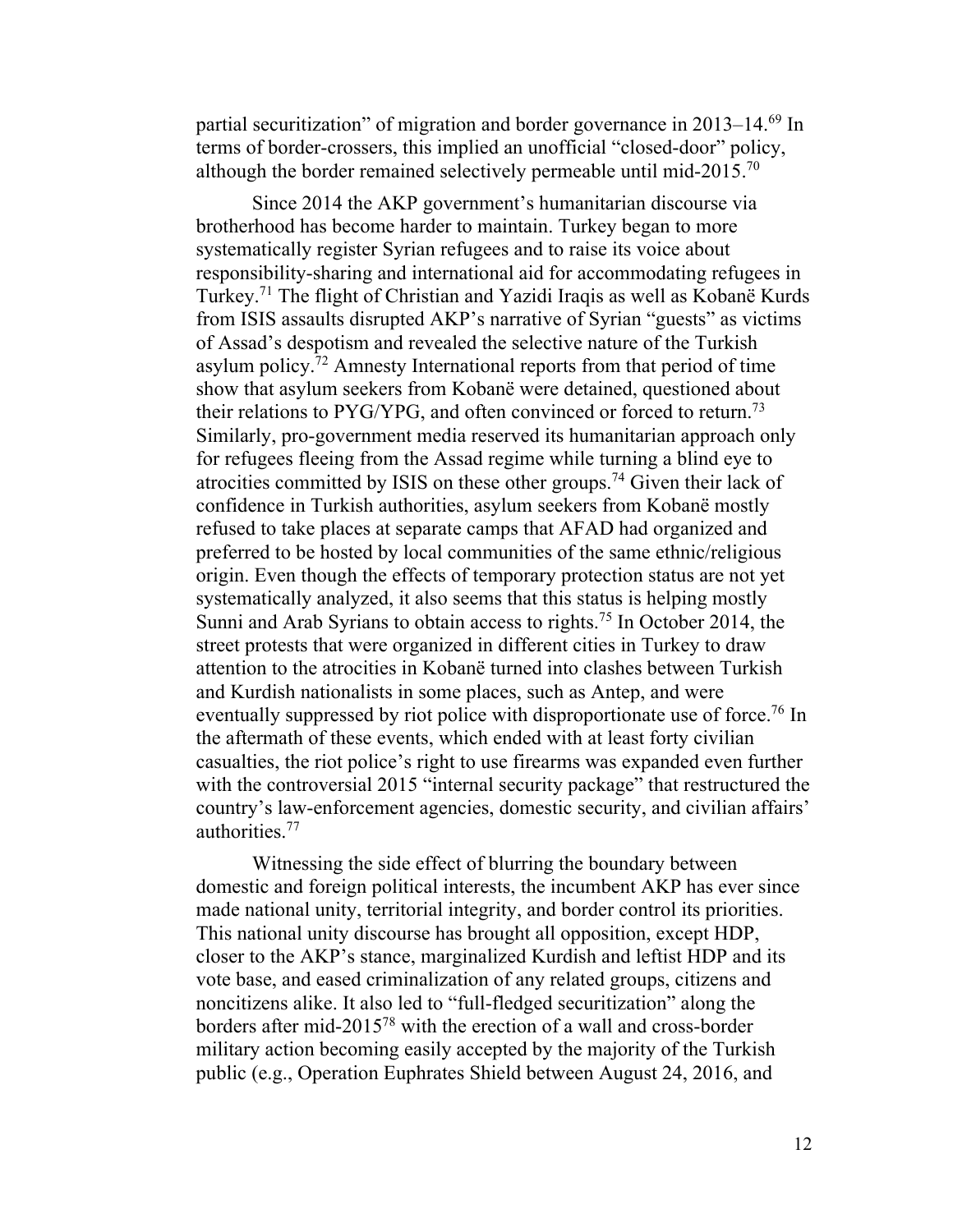March 27, 2017, and the ongoing Olive Branch Operation since January  $2018$ .<sup>79</sup>

Under this political turmoil within Turkey and across its southern border, the EU-Turkey Statement was agreed upon on March 18, 2016. The deal is built around the 1:1 principle, meaning that Turkey would accept the return of all new irregular migrants and asylum seekers whose applications have been declared inadmissible or unfounded after a fast-track asylum procedure in the Greek Aegean islands, and, for every Syrian returned to Turkey, one Syrian would be resettled in the EU. The stakes are therefore higher for unauthorized crossers, who are faced with either being deported to Turkey, where they would have no access to international protection, or would be locked in the islands. <sup>80</sup>Although the movement has not stopped and the crossings have become riskier and deadlier, <sup>81</sup> these conditions have deterred a considerable number of migrants from undertaking the journey, lowering the number of arrivals to Greek islands from 856,723 in 2015 to 173,450 in 2016 and to 29,000 in 2017 and 2018.82

Even though the total number of returns to Turkey remains far below EU's expectations compared with the number of Syrians resettled to the EU from Turkey  $(1,896 \text{ to } 8,834)$ ,<sup>83</sup> returns to Turkey began as early as April 2016. According to the press releases of the NGO Building Bridges, the returnees are received under extremely isolated conditions (e.g., blocking volunteers from access to persons in the arriving ships) and are cut off from all human contact, including legal aid. $84$  Returnees are directly placed in deportation centers, initially often in Pehlivanköy Center, and are veritably incarcerated, being held behind bars that are opened three times a day to allow returnees access to meals and very short recreation times.<sup>85</sup> They have no access to internet, phone, or TV, and often are unaware of the legal situation that they are in. $86$  The report of the European Commission states that 57 returned non-Syrians applied for international protection in Turkey, while 831 of them have been returned to their countries of origin. These figures, which are already alarming, might not even be entirely true, as they are reported by Turkish authorities and are so far unverified by any nongovernmental agency. Additionally, NGOs such as Building Bridges and scholars on the ground show how access to international protection has been seriously hindered. $87$  Legal aid is only provided to a few asylum seekers who can manage to get in touch with NGOs through personal contacts. Extreme legal uncertainty combined with prison-like detention conditions reduces returnees to what Agamben calls "bare life"<sup>88</sup> to the extent that they are rendered not significant enough to be addressed publicly by the European or Turkish authorities.

Things have only deteriorated since the failed coup attempt of July 15, 2016, and the ensuing state of emergency. According to Amnesty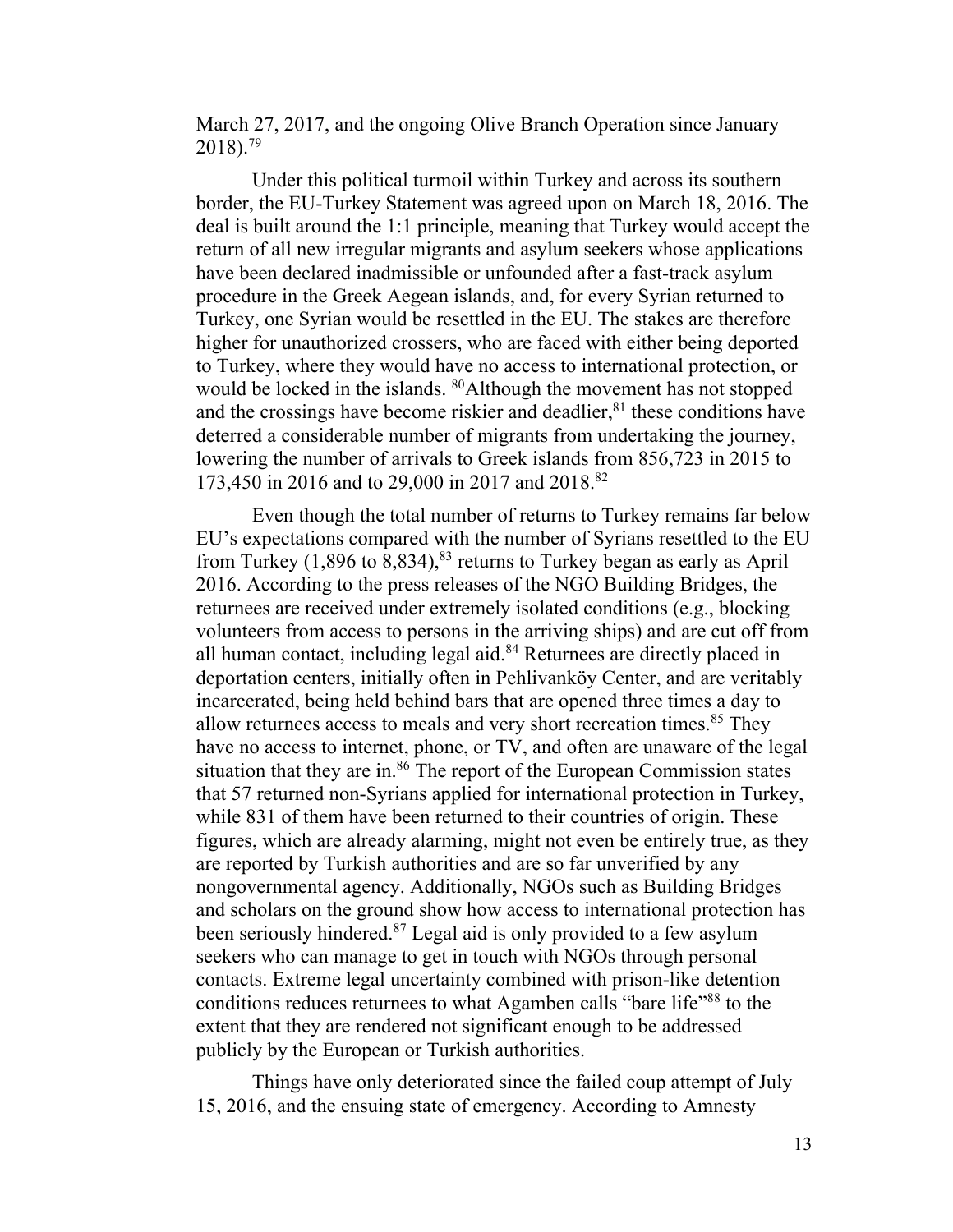International reports, a series of executive decrees adopted have failed to respect even the reduced guarantees left in place under the state of emergency, such as the Decree Law of October 29, 2016 (KHK/ 675 and 676). While there were few instances of forced return of asylum seekers and refugees back to Afghanistan, Iraq, and Syria, where they would face a high risk of human rights violations,  $89$  Executive Decree 676 has basically removed significant safeguards against refoulement from the international protection regime in Turkey, extended the categories of foreigners against whom Turkish authorities can issue removal orders, and abolished the automatic suspensive effect of an appeal against removal orders for individuals, including a recognized refugee or a registered asylum seeker, who are considered to constitute a "threat to public order, security, and health" or are regarded as somehow associated with "terrorist" organizations." In such cases, removal orders can be issued even when the person concerned is a recognized refugee or a registered asylum seeker.<sup>90</sup>

Since late 2017 and early 2018, Syrians who have thus far benefited from a comparatively secure legal status have been reported to experience hardship in registering their temporary protection status in ten provinces, including Hatay and Istanbul.<sup>91</sup> Even though Turkish authorities denied the suspension of registrations, NGOs report that only pre-registered Syrians, urgent medical cases, and babies were continuously registered. There are also more instances of refoulement and collective expulsion since 2017 from the eastern and southeastern border towns close to Syria as well as cases of direct deportation of those apprehended at the Greek-Turkish border for unauthorized border crossing.<sup>92</sup>

The state of emergency in the aftermath of the failed coup and the aggressive fight against what is defined as "terrorist" activity put all newcomers in a suspect position, swinging the pendulum of victimization and criminalization of migrants to the criminalization end. The most obvious obstacle for both Syrians and other non-European refugees remains the exclusion from the right to citizenship in Turkey; meanwhile, the state of emergency executive decrees have extensively limited even basic rights of citizens by, for example, withholding the right to mobility of political dissidents.<sup>93</sup> The deportability of noncitizens, even though the practice is against the fundamental principles of international law, reinforces their absolute exclusion and makes it easier to completely disregard their political subjectivity, political demands, and basic rights.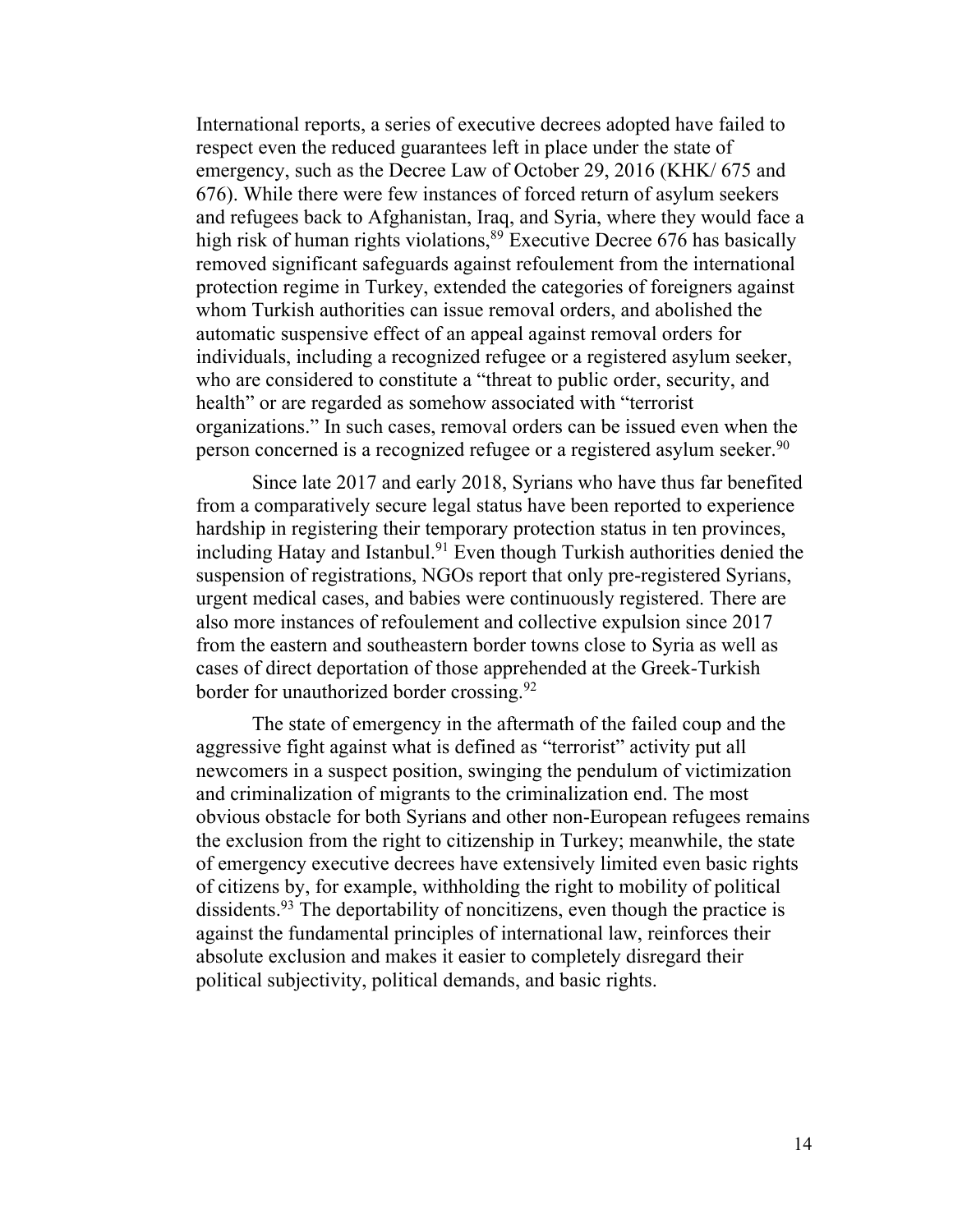#### **Conclusion**

By looking at the three episodes of migration governance in Turkey, we aim to contribute to this volume on populism and criminalization of migration by underlining the role of existing ethnoreligious divisions underlying a citizenship regime that might go unnoticed in general accounts in Turkey. Even though the flows of refugees from Syria since 2011 are indeed unprecedented in Turkey's history, our chapter has sought to situate this current migration within the historical and comparative perspective, which allowed us to underline continuities and ruptures more clearly. Significantly, it has shown how the intertwinement of citizenship regime and foreign policy interests has always been part and parcel of migration control. While the preferential treatment extended to "Turkish descent" migrants from Bulgaria described in detail in the first episode derives directly from the state-centric circumscription of Turkishness, which despite the official republican ideal is rooted in ethnicity, the open-door policy of the pre-1990s as well as the halt of the practice of automatic citizenship after the 1990s proves that the open-door policy was equally a foreign policy statement to communist Bulgaria in the Cold War era. The same lens can be applied to read the Turkish stance for the official welcoming of Syrian refugees, as explained in the third episode, which again shows the continuity of the amalgamation of foreign policy and citizenship regime while governing migration.

However, the episodes also enable us to demonstrate ruptures that came about most significantly during the authoritarian populist rule of AKP. Whereas the *how* of migration control—that is to say, the foundational elements of migration control—has not shifted significantly, the "packaging" of citizenship regime and foreign policy has gained increasingly Islamic undertones. To be sure, AKP has not invented populism or neo-Ottomanism; however, it made it a central piece of its citizenship *and* foreign policies. Again, following Hadiz<sup>94</sup> this did not imply putting an end to the idea of nation, which was predicated in "Turkish descent," but rather adding Sunni majority references that were excessively mobilized in the reception of Syrian refugees. Even though AKP's brotherhood discourse did not find as much resonance within the Turkish public,<sup>95</sup> it was sustained by its hegemony over the parliament and the media, which failed to bring about a more rights-based discourse. Therefore, the *who* of migration control has become very significant. While some migrants were thus granted protection and rights on the basis of their putative proximity to the "imagined community" of Turkey, others, such as Festus Okey, who were not part of the national imagination, were legally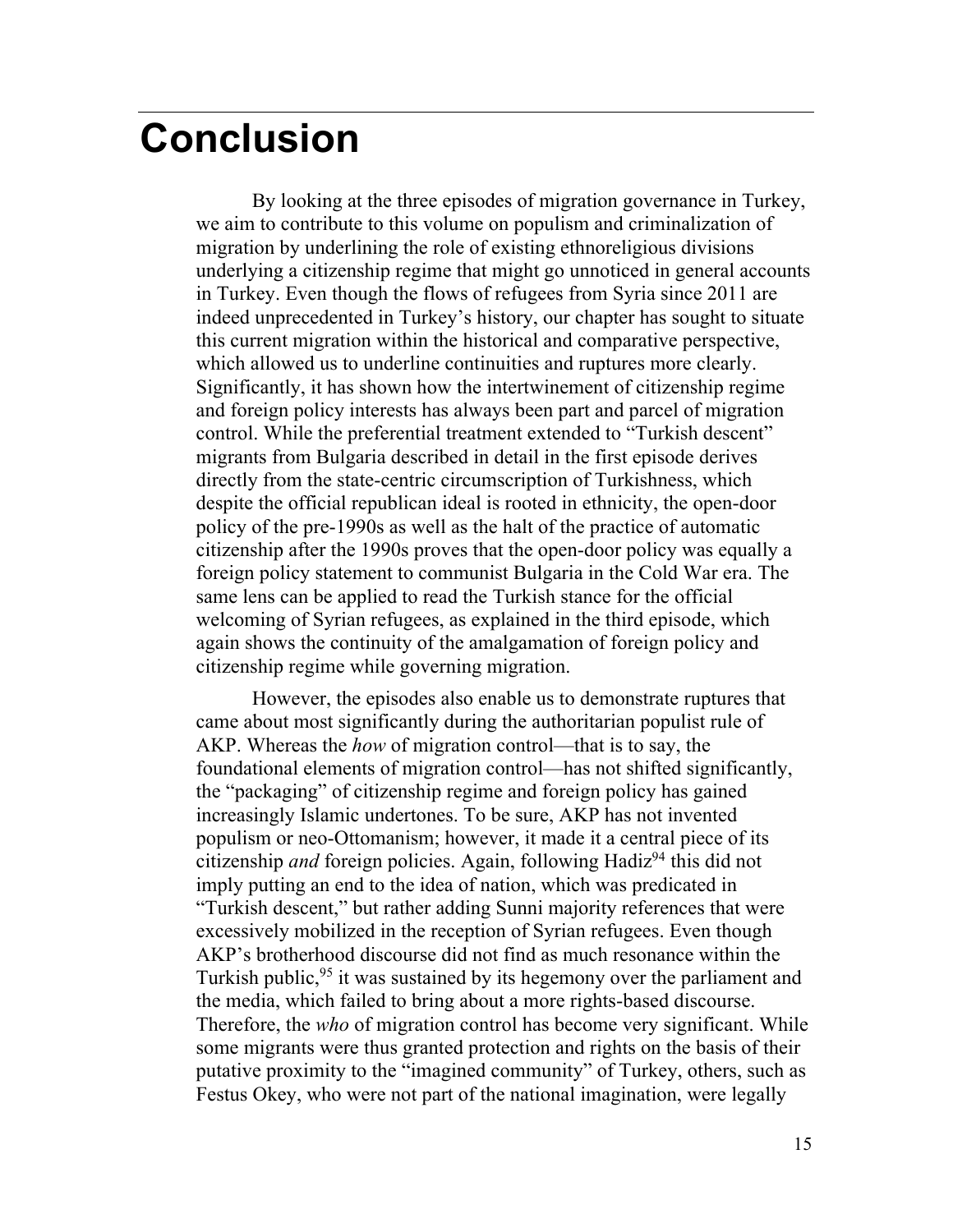disregarded and indisputably criminalized. The second episode shows us how the threat of deportability and criminalization is a Damoclean sword for non-Syrian and non-Western asylum seekers in Turkey.

Finally, throughout the episodes, but particularly in the third one, the criminalization of migrants along with citizens becomes the currency of the day, as Turkey's regional political and economic aspirations and migration control are shaped by AKP's Islamic populist politics transcending national borders. Constant fear of existential threats from within and outside paved the way for the imprisonment of all political dissidents, while military interventions in the neighboring countries, allowed by the emergency bill of September 23, 2017, and recent concerns for political (and economic) stability at home put all the new arrivals from the region in suspect positions. This is the new height of electoral authoritarianism, which easily suspends rights granted by the constitution and protected by international law, violates the right to mobility of its citizens and the principle of nonrefoulement for noncitizens, and shows its "benevolent" face only to its obedient citizens and migrants who fit into AKP's national imagery.

#### **Notes**

<sup>1</sup>"Halkların Köprüsü Derneği Kumkapı Geri Gönderme Merkezi Hakkında Basın Açıklaması," [Press release on the Kumkapi Deportation Center], Halklararası Dayanışma Köprüsü Derneği, accessed July 15, 2018, http://www.halklarinkoprusu.org/2016/11/halklarin-koprusu-dernegi-kumkapi-gerigonderme-merkezi-hakkinda-basin-aciklamasi-19-kasim-2016/.

<sup>2</sup> Case of Yarashonen v. Turkey, June 24, 2014.

<sup>3</sup> "Anayasa Mahkemesi'nden 'Kumkapı Geri Gönderme Merkezi' Kararı," [Constitutional Court Decision on Kumkapi Detention Center] Haberler.com, accessed July 15, 2018, https://www.haberler.com/anayasa-mahkemesi-nden-kumkapi-gerigonderme-8302451-haberi/; "AYM: Kumkapı Geri Gönderme Merkezi insan haysiyetiyle bağdaşmıyor," [ Constitutional Court: Deportation Center does not accord with human dignity] Haberler.com, accessed July 15, 2018, http://t24.com.tr/haber/aymkumkapi-geri-gonderme-merkezi-insan-haysiyetiyle-bagdasmiyor,320719.

 $4 F.$  Genc, "Migration as a Site of Political Struggle: An Evaluation of the Istanbul Migrant Solidarity Network," *Movements Journal for Critical Migration and Border Studies* 3, no. 2 (2017): 115–31.

<sup>5</sup> "Harmandalı Geri Gönderme Merkezi'nde yaşanan hak ihlalleri" [Violation of rights in Harmandali Deportation Center] , Halklararası Dayanışma Köprüsü Derneği, accessed July 15, 2018, http://www.halklarinkoprusu.org/2017/05/harmandali-gerigonderme-merkezinde-yasanan-hak-ihlalleri-06-05-2017/; "Insanlık pencereden yardım istiyor" [Humanity calls for help from the window], GazeteduvaR, accessed July 15, 2018, https://www.gazeteduvar.com.tr/gundem/2017/04/29/insanlik-pencereden-yardimistiyor/.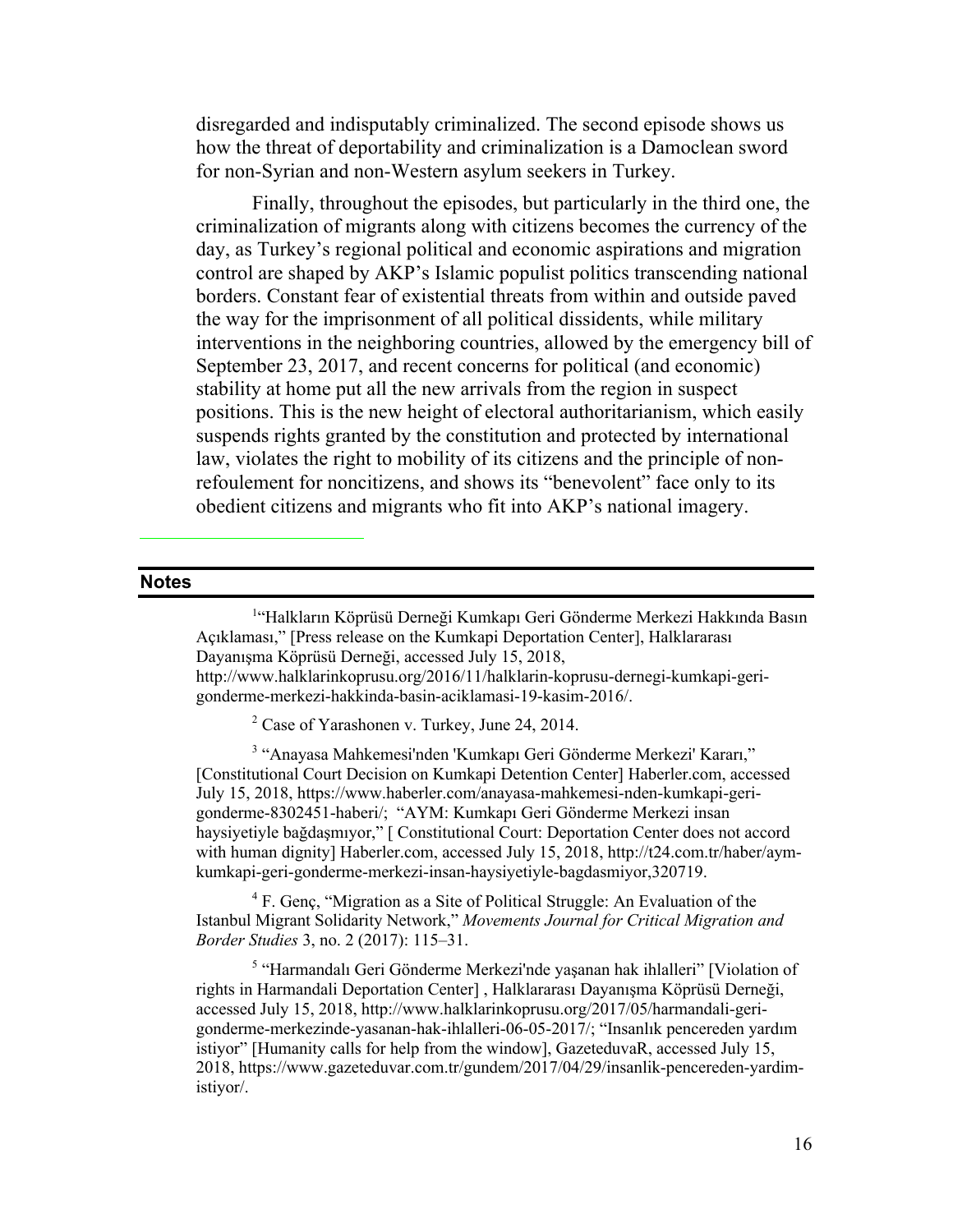<sup>6</sup> "Harmandalı Geri Gönderme Merkezi İle İlgili Sosyal Medyada Çıkan Haberler İle İlgili Kamuoyu Duyurusu," [Declaration in response to social media news on Harmandali Deportation Center], Izmir Governorate, accessed July 18, 2018, http://www.izmir.gov.tr/harmandali-geri-gonderme-merkezi-ile-ilgili-sosyal-medyadacikan-haberler-ile-ilgili-kamuoyu-duyurusu.

 $\frac{7}{7}$  According to the UNCHR 2017 report, 1 in 23 people in Turkey was a refugee, or a total of 3.5 million people. For details, see "Global Trends: Forced Displacement in 2017," UNHCR, accessed January 10, 2019, https://www.unhcr.org/5b27be547.pdf.

<sup>8</sup> M. Minkenberg, "From Pariah to Policy-Maker? The Radical Right in Europe, West and East: Between Margin and Mainstream," *Journal of Contemporary European Issues* 21, no.1 (2013): 5-24.; C. Mudde "The Populist Zeitgeist," *Government and Opposition* 39, no. 4 (2004): 542–563.; C. Mudde and C. R. Kaltwasser, ed.. *Populism in Europe and the Americas* (Cambridge: Cambridge University Press, 2012).

<sup>9</sup> M. Bosworth and M. Guild "Governing Through Immigration Control: Security and Citizenship in Britain," *British Journal of Criminology*, 48 (2008): 703–719.

<sup>10</sup> J. Stumpf, "The Crimmigration Crisis: Immigrants, Crime, and Sovereign Power," *American University Law Review* 56, no. 2 (2006): 367–419.

 $11$  M. Bosworth and M. Guild, "Governing through Migration Control: Security and Citizenship in Britain," *British Journal of Criminology* 48, no. 6 (2008): 703–19, https://doi.org/10.1093/bjc/azn059; Stumpf, "Crimmigration Crisis," 367–419; M. van der Woude, V. Barker, and J. van der Leun, "Crimmigration in Europe," *European Journal of Criminology* 14, no. 1 (2017): 3–6.

<sup>12</sup> Bosworth and Guild, "Governing through Migration Control," 711.

<sup>13</sup> Stumpf, "Crimmigration Crisis," 367–419.

<sup>14</sup> L. Weber and J. McCulloch, "Penal Power and Border Control: Which Thesis? Sovereignty, Governmentality, or the Pre-emptive State?," *Punishment & Society* (2018), https://doi.org/10.1177/1462474518797293.

<sup>15</sup> S. Levitsky and J. Loxton, "Populism and Competitive Authoritarianism in the Andes," *Democratization* 20, no. 1 (2013): 107–36.

 $16$  B. Esen and S. Gumuscu, "Rising Competitive Authoritarianism in Turkey," *Third Word Quarterly* 37, no. 9 (2016): 1581–1606; D. White and M. Herzog, "Examining State Capacity in the Context of Electoral Authoritarianism, Regime Formation and Consolidation in Russia and Turkey," *Southeast European and Black Sea Studies* 16, no. 4 (2016): 551–69; K. Akkoyunlu and K. "Öktem, "Existential Insecurity and the Making of a Weak Authoritarian Regime in Turkey," *Southeast European and Black Sea Studies* 16, no. 4 (2016): 505–27; A. Castaldo, "Populism and Competitive Authoritarianism in Turkey," *Southeast European and Black Sea Studies* 18, no. 4 (2018): 467–87.

<sup>17</sup> See for example U. Bozkurt "Neoliberalism with a Human Face: Making Sense of the Justice and Development Party's Neoliberal Populism in Turkey," *Science & Society* 77, no. 3 (2013): 372-396.

<sup>18</sup> V. Hadiz, *Islamic Populism in Indonesia and the Middle East* (Cambridge: Cambridge University Press, 2016).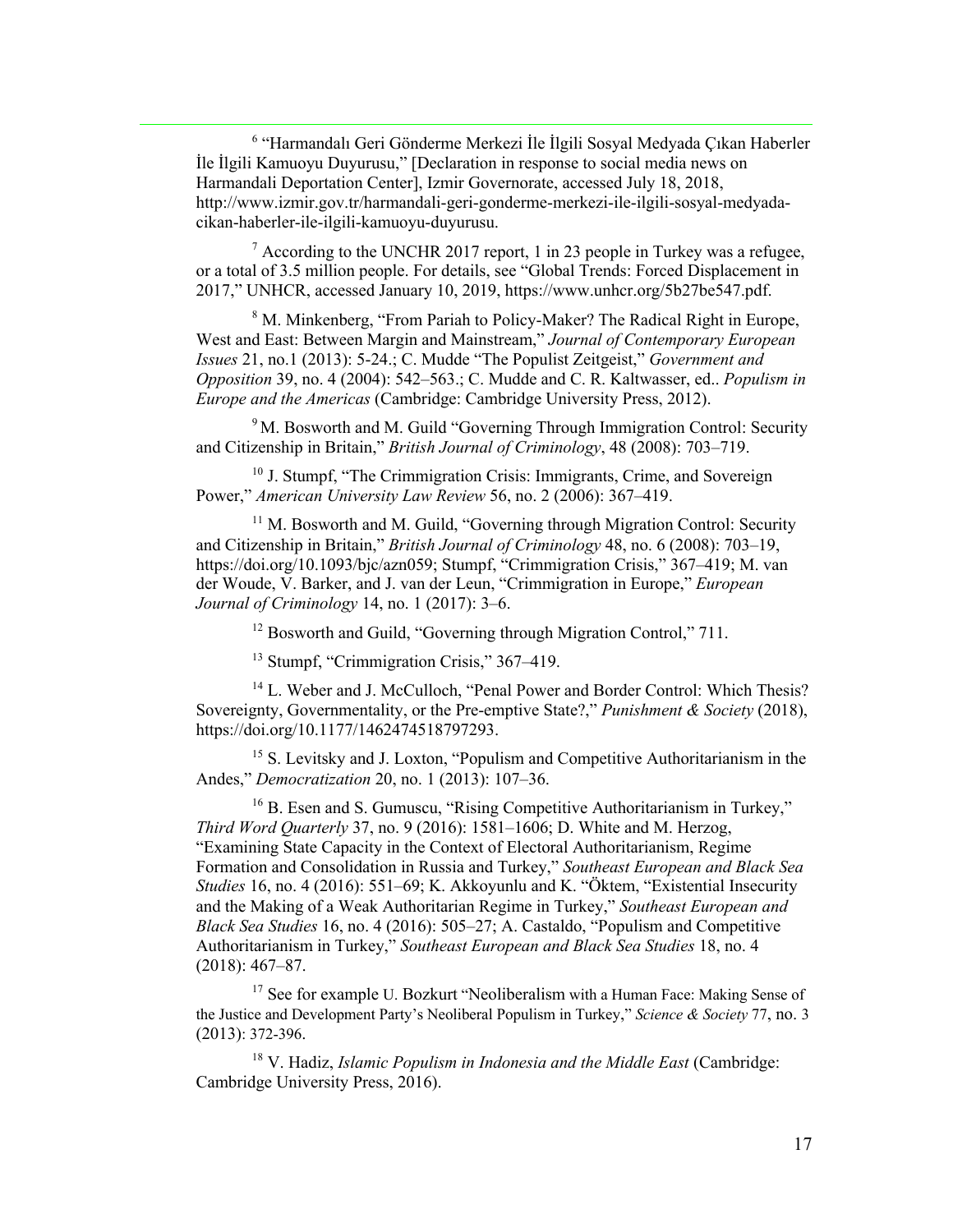<sup>19</sup> Ibid., 40.

 $20$  F. M. Göcek, ed., "Introduction: Contested Spaces in Neo-liberal Turkey," in *Contested Spaces in Contemporary Turkey: Environmental, Urban and Secular Politics* (London: I. B. Tauris, 2018); E. F. Keyman, "Proactivism in Turkish Foreign Policy: The Global-Local Nexus," in *Another Empire? A Decade of Turkey's Foreign Policy under the Justice and Development Party*, ed. Öktem, Ayşe Kadıoğlu, and Mehmet Karli (Istanbul: Istanbul Bilgi University Press, 2012), 19–33; Öktem and Kadıoğlu, "Introduction," in *Another Empire?*

<sup>21</sup> "Speech Delivered by Mr. Ahmet Davutoğlu, Minister of Foreign Affairs of the Republic of Turkey at the UN Security Council, 30 August 2012, New York," Ministry of Foreign Affairs, accessed July 18, 2018, http://www.mfa.gov.tr/speechdelivered-by-mr\_-ahmet-davutoğlu\_-minister-of-foreign-affairs-of-the-republic-ofturkey-at-the-un-security-council\_30-august-2012\_-new-york.en.mfa.

 $22$  Turkish Directorate General of Migration Management, accessed January 28, 2019, http://www.goc.gov.tr/icerik3/gecici-koruma\_363\_378\_4713.

<sup>23</sup> "Vatandaşlık ülkesine göre Türkiye'ye gelen ve Türkiye'den giden göç, 2016, 2017, 2018," [Migration to and from Turkey according to country of citizenship, 2016, 2017, 2018] Turkish Statistical Institute, accessed November 1, 2019, http://www.turkstat.gov.tr/PreTablo.do?alt\_id=1067.

<sup>24</sup> "UNHCR Turkey Stats," Unhcr, accessed January 28, 2019, https://www.unhcr.org/tr/en/unhcr-turkey-stats.

<sup>25</sup> Z. Yanasmayan, *The Migration of Highly Educated Turkish Citizens to Europe: From Guestworkers to Global Talent* (New York and London: Routledge, 2019).

 $28$  Authors' calculation on the basis of the Eurostat data: "Asylum and first time asylum applicants by citizenship, age and sex Annual aggregated data (rounded)," Eurostat, accessed November 1, 2019,

https://appsso.eurostat.ec.europa.eu/nui/submitViewTableAction.do.

 $29$  See note 23.

 $30$  See for instance "Turkey brain drain: Crackdown pushes intellectuals out," BBC News, accessed November 1, 2019, https://www.bbc.com/news/world-europe-42433668.

 $31$  K. Cinar, "Local Determinants of an Emerging Electoral Hegemony: The Case of Justice and Development Party (AKP) in Turkey," *Democratization* (2015): 1–23; Ş. Dinçşahin, "A Symptomatic Analysis of the Justice and Development Party's Populism in Turkey, 2007–2010," *Government and Opposition* 47, no. 4 (2012): 618–40; Hadiz, *Islamic Populism in Indonesia and the Middle East*; B. Yabanci, "Populism as the Problem Child of Democracy: The AKP's Enduring Appeal and the Use of Meso-Level Actors," *Southeast European and Black Sea Studies* 16, no. 4 (2016): 591–617.

<sup>32</sup> "Tek Millet, Tek Bayrak, Tek Vatan, Tek Devlet İçin Evet" [Vote YES for One Nation, One Flag, One Homeland, One State], accessed July 18, 2018, https://www.tccb.gov.tr/haberler/410/70982/tek-millet-tek-bayrak-tek-vatan-tek-devleticin-evet.

<sup>33</sup> M. Yeğen, "Citizenship and Ethnicity in Turkey," *Middle Eastern Studies* 40, no. 6 (2004): 51–66.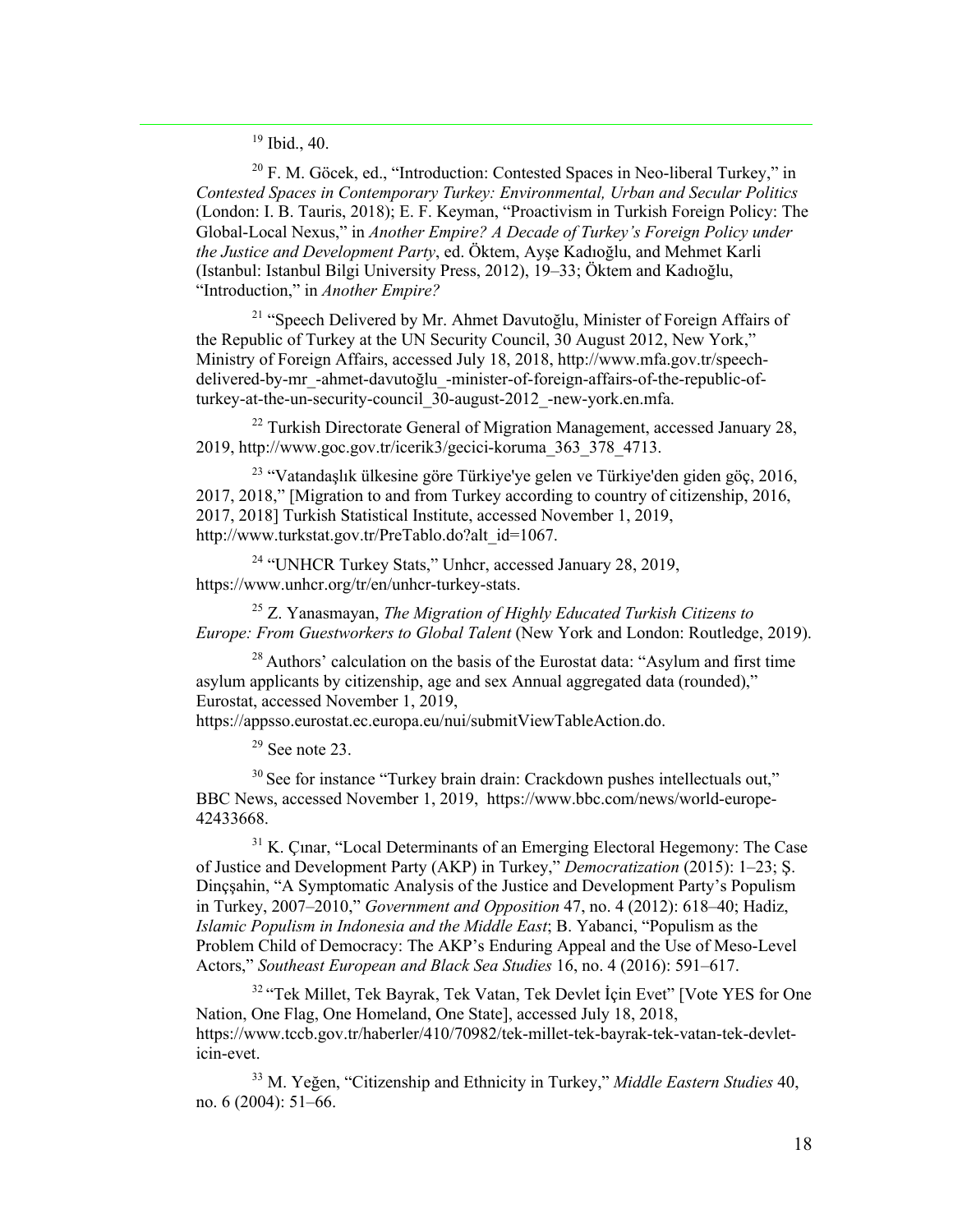<sup>34</sup> Z. Yanasmayan, A. Üstübici and Z. Kaşlı "Under the shadow of civilizationist populist discourses: Political debates on refugees in Turkey," *New Diversities* SI: Populism Beyond the West: Dissonant Diversities and Fragmented Politics (forthcoming).

<sup>35</sup> E. Kalaycıoğlu, "Kulturkampf in Turkey: The Constitutional Referendum of 12 September 2010," *South European Society and Politics* 17, no. 1 (2012): 1–22.

<sup>36</sup> N. Abadan-Unat, *Turks in Europe: From Guest Worker to Transnational Citizen* (New York: Berghahn, 2011); I. Atac, G. Heck, S. Hess, Z. Kaşlı, P. Ratfisch, C. Soykan, and B. Yılmaz, "Contested B/Orders: Turkey's Changing Migration Regime; An Introduction," *Movements Journal for Critical Migration and Border Studies* 3, no. 2 (2017): 9–23; R. Hirschon, ed., *Crossing the Aegean: An Appraisal of the 1923 Compulsory Population Exchange between Greece and Turkey* (Oxford: Berghahn, 2003).

 $37$  K. Kirisci, "Turkey: A Country of Transition from Emigration to Immigration," *Mediterranean Politics* 12, no. 1 (2007): 91–97.

<sup>38</sup> A. İçduygu, *Syrian Refugees in Turkey: The Long Road Ahead* (Washington, D.C.: Migration Policy Institute, 2015).

<sup>39</sup> A. Akalın, "Hired as a Caregiver, Demanded as a Housewife: Becoming a Migrant Domestic Worker in Turkey," *European Journal of Women's Studies* 14, no. 3 (2007): 209–25; M. Eder and D. Özkul, "Editors' Introduction: Precarious Lives and Syrian Refugees in Turkey," *New Perspectives on Turkey* 54 (2016): 1–8.

<sup>40</sup> Z. Kaşlı, "Who Do Migrant Associations Represent? The Role of 'Ethnic Deservingness' and Legal Capital in Migrants' Rights Claims in Turkey," *Journal of Ethnic and Migration Studies* 42, no. 12 (2016): 1996–2012.

<sup>42</sup> A. Parla, "Longing, Belonging and Locations of Homeland among Turkish Immigrants from Bulgaria," *Journal of Southeast European & Black Sea Studies* 6, no. 4 (2006): 543–57.

<sup>43</sup> G. Agamben, *Homo Sacer: Sovereign Power and Bare Life* (Stanford, Calif.: Stanford University Press, 1998).

<sup>44</sup> Z. Kaşlı and A. Parla, "Broken Lines of Il/Legality and the Reproduction of State Sovereignty: The Impact of Visa Policies on Immigrants to Turkey from Bulgaria," *Alternatives*: *Local, Global, Political* 34, no. 2 (2009): 203–27.

 $45$  Ibid.

<sup>46</sup> Eder and Özkul, "Editors' Introduction," 1–8.

<sup>47</sup> William Walters, "Border/Control," *European Journal of Social Theory* 9, no. 2 (2006): 187–204.

<sup>48</sup> S. Hess, "De-Naturalising Transit Migration: Theory and Methods of an Ethnographic Regime Analysis," *Population, Space and Place* 18 (2012): 428–40.

<sup>49</sup> A. Içduygu, S. Erder, and O. F. Gençkaya, *Türkiye'nin Uluslararasi Göc Politikalari, 1923–2023: Ulus-devlet Olusumundan Ulus-ötesi Dönüsümlere* [Turkey's International Migration Policies, 1923–2023: From the Formation of the Nation-State to Transnational Transformations] (Istanbul: Mirekoc, 2014).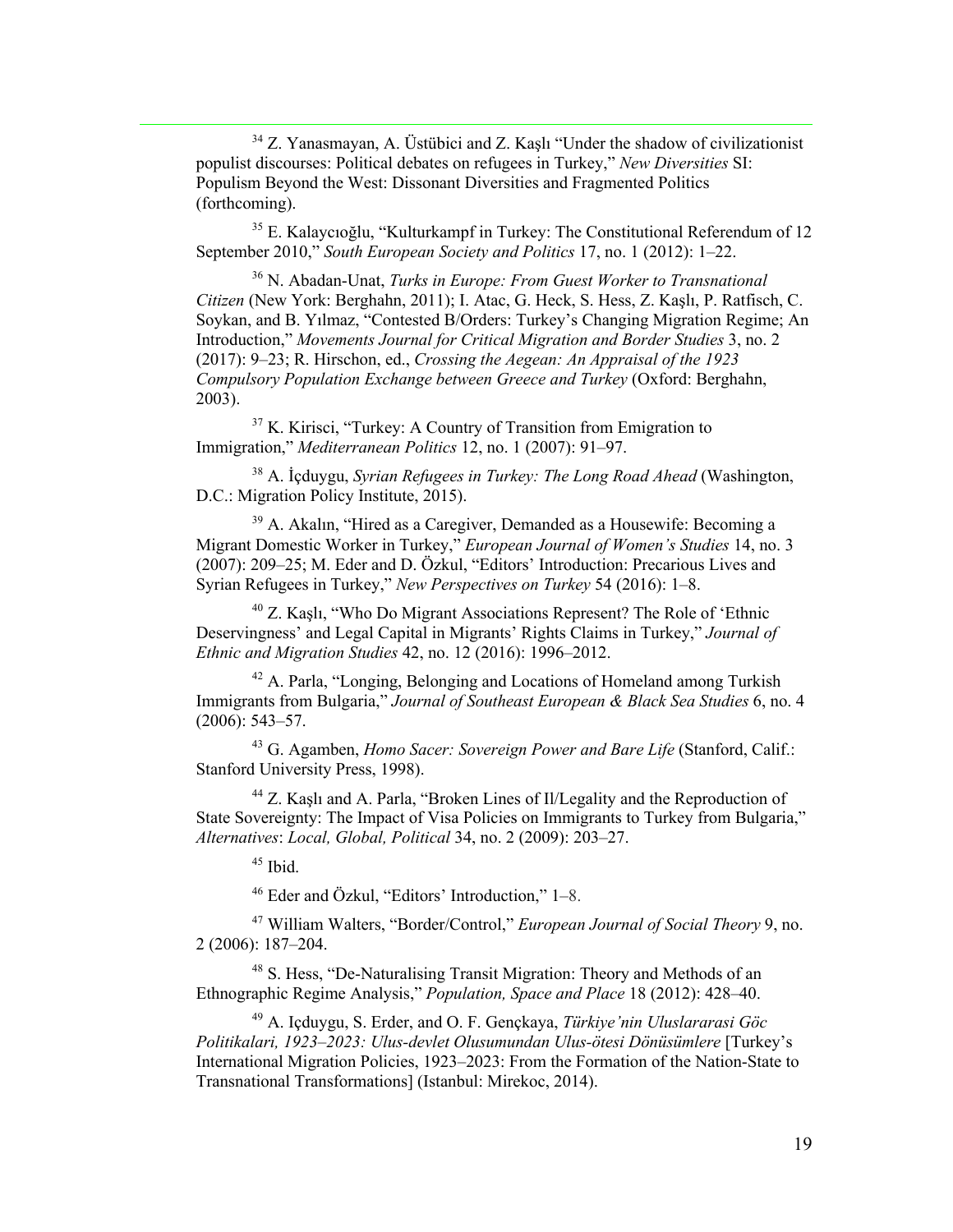<sup>50</sup> F. Genç, G. Heck, and S. Hess, "The Multilayered Migration Regime in Turkey: Contested Regionalization, Deceleration and Legal Precarization," *Journal of Borderlands Studies* (2018); G. Heck and S. Hess, "Tracing the Effects of the EU-Turkey Deal: The Momentum of the Multi-Layered Turkish Border Regime," *Movements Journal for Critical Migration and Border Studies* 3, no. 2 (2017): 35–57.

<sup>51</sup> T. A. Börzel and D. Soyaltin, "Europeanization in Turkey: Stretching a Concept to its Limits?," *KFG Working Paper*, 2012, http://userpage.fuberlin.de/kfgeu/kfgwp/wpseries/WorkingPaperKFG\_36.pdf; N. E. Gökalp Aras and Z. Şahin-Mencütek "The International migration and foreign policy nexus: the case of Syrian refugee crisis and Turkey," *Migration Letters* 12, no. 3 (2015): 193-208; M. G. Özerim, "Stretching, Opening or Sealing the Borders: Turkish Foreign Policy Conceptions and Their Impact on Migration, Asylum and Visa Policies," *Journal of Balkan and Near Eastern Studies* 20, no. 2 (2018): 165–82.

<sup>52</sup> K. Kirişci, "Syrian Refugees and Turkey's Challenges: Going beyond Hospitality" (Washington, D.C.: Brookings Institution, 2014).

<sup>53</sup> See, for instance, the headline of a nationwide mainstream newspaper announcing the conclusion of readmission agreements: "AB ile kolay vize imzaya kaldı." [Easy Visa with the EU Is About to Be Signed], Hürriyet, accessed July 7, 2018, http://www.hurriyet.com.tr/dunya/ab-ile-kolay-vize-imzaya-kaldi-16872236.

<sup>55</sup> "Erdoğan: 100 bin Ermeni göçmeni sınırdışı edebiliriz" [Erdogan: We can deport 100thousand Armenian migrant.], BBC Türkçe, accessed July 7, 2018, https://www.bbc.com/turkce/haberler/2010/03/100316 bbc erdogan intw update.shtml? print=1.

<sup>56</sup> Helsinki Citizens' Assembly, Refugee Advocacy and Support Program, *Unwelcome Guests: The Detention of Refugees in Turkey's 'Foreigners' Guesthouses* (Istanbul: Helsinki Citizens' Assembly, 2007); Toplum ve Hukuk Araştırmaları Vakfı (TOHAV), *Göc¸ Analiz Raporu* [Migration Analysis Report] (Istanbul: Toplum ve Hukuk Araştırmaları Vakfı Yayinlari, 2014); Mültecilerle Dayanışma Derneği (Mültecider), Türkiye'de Mültecilerin Kabul Koşulları, Hak ve Hizmetlere Erişimleri: Uydu Kentler İzleme ve Raporlama Projesi Raporu [Reception Conditions, and Access to Rights and Services for Refugees in Turkey: Final Report for Satellite Cities' Monitoring and Reporting Project] (Izmir: Mülteci-Der, 2015).

<sup>57</sup> Atac, Heck, Hess, Kaşlı, Ratfisch, Soykan, and Yılmaz, "Contested B/Orders,"  $9 - 23$ .

<sup>58</sup> A. Ikizoglu-Erensu and Z. Kaşlı, "A Tale of Two Cities: Multiple Practices of Bordering and Degrees of 'Transit' in and through Turkey," *Journal of Refugee Studies* 29, no. 4 (2016): 528–48.

<sup>59</sup> P. Şenoğuz, "Border Contestations, Syrian Refugees and Violence in the Southeastern Margins of Turkey," *Movements Journal for Critical Migration and Border Studies* 3, no. 2 (2017): 163–77.

<sup>60</sup> See, for instance "Ankara'daki Afgan mülteciler bir buçuk aydır oturma eyleminde" [Afghan refugees in Ankara are on sit-ins and hunger strikes for one and a half month], Bbc Türkçe, accessed July 7, 2018,

https://www.bbc.com/turkce/haberler/2014/05/140530\_afgan\_multeciler. ; "Kumkapı Geri Gönderme Merkezi'nde 123 sığınmacı firar etti" [123 Asylum seeker escaped from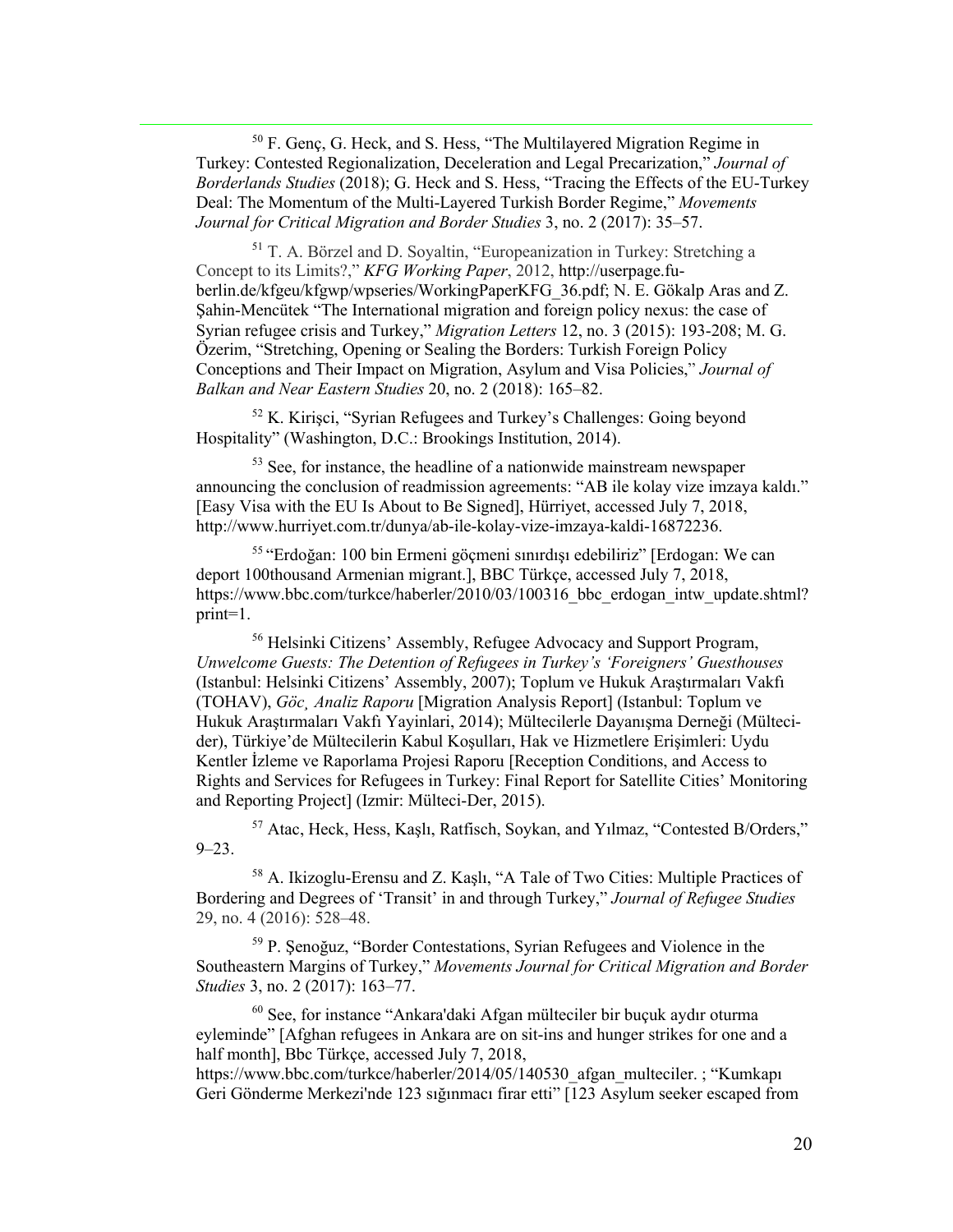Kumkapi Deportation Center], Ntv, accessed July 7, 2018, https://www.ntv.com.tr/turkiye/kumkapi-geri-gonderme-merkezinde-123siginmaci-firaretti,KY5\_15pqfUm4pTDRXVXmyQ.

<sup>61</sup> "Festus Okey davası 11 yıl sonra sil baştan" [after 11 years, everything from scratch in Festus Okey case], Cumhuriyet, accessed July 7, 2018, http://www.cumhuriyet.com.tr/haber/turkiye/951714/Festus\_Okey\_davasi\_11\_yil\_sonra\_ sil bastan.html. As a side note, the 2018 decision is quite symbolic in the sense that it comes at a time when many prosecutors and judges are suspended, including the 21st Assize Court, with the suspicion or well-founded links with the network of U.S.-based Islamic preacher Fethullah Gülen, referred to by the authorities as the Fetullahist Terrorist Organization (FETÖ). The members of this network have been accused of being behind a long-running campaign to overthrow the Turkish state by infiltrating state institutions, particularly the military, police and judiciary.

 $62$  P. Bilgin and A. Bilgiç, "Turkey's 'New' Foreign Policy toward Eurasia," *Eurasian Geography and Economics* 52, no. 2 (2011): 184‒85; T. Oğuzlu, "Middle Easternization of Turkey's Foreign Policy: Does Turkey Dissociate from the West?," *Turkish Studies* 9, no. 1 (2008): 3‒20.

 $63$  Gökalp-Aras and Sahin-Mencütek, "The International migration and foreign policy nexus"

64 A. Okyay "Turkey's post-2011 approach to its Syrian border and its implications for domestic politics," *International Affairs* 93, no. 4 (2017): 829–846; Şenoğuz, "Border Contestations."

<sup>65</sup> Bilgin and Bilgiç, "Turkey's 'New' Foreign Policy toward Eurasia," Oğuzlu, "Middle Easternization of Turkey's Foreign Policy"

 $66$  Okyay "Turkey's post-2011 approach"; Gökalp-Aras and Sahin-Mencütek "The International migration and foreign policy nexus"; Özerim, "Stretching, Opening or Sealing the Borders."

 $67$  Genc, Heck, and Hess, "The Multilayered Migration Regime in Turkey," 6.

<sup>68</sup> Council Directive 2001/55/EC of July 20, 2001, on minimum standards for giving temporary protection in the event of a mass influx of displaced persons and on measures promoting a balance of efforts between member states in receiving such persons and bearing the consequences thereof, retrievable from https://eurlex.europa.eu/legal-content/EN/TXT/PDF/?uri=CELEX:32001L0055&from=EN.

 $^{69}$  Okyay, "Turkey's post-2011 approach."

 $70$  Gökalp-Aras and Sahin-Mencütek, "The International migration and foreign policy nexus"; Okyay, "Turkey's post-2011 approach."

<sup>71</sup> Bilgin and Bilgiç, "Turkey's 'New' Foreign Policy toward Eurasia," Oğuzlu, "Middle Easternization of Turkey's Foreign Policy"

 $72$  U. Korkut "Pragmatism, moral responsibility or policy change: the Syrian refugee crisis and selective humanitarianism in the Turkish refugee regime," *Comparative Migration Studies* 4, no.2 (2016): 1-20.

<sup>73</sup> http://m.bianet.org/bianet/toplum/159286-af-orgutu-nden-acil-eylem-Kobanëlisinirdisi-edilemez, accessed July 7, 2018.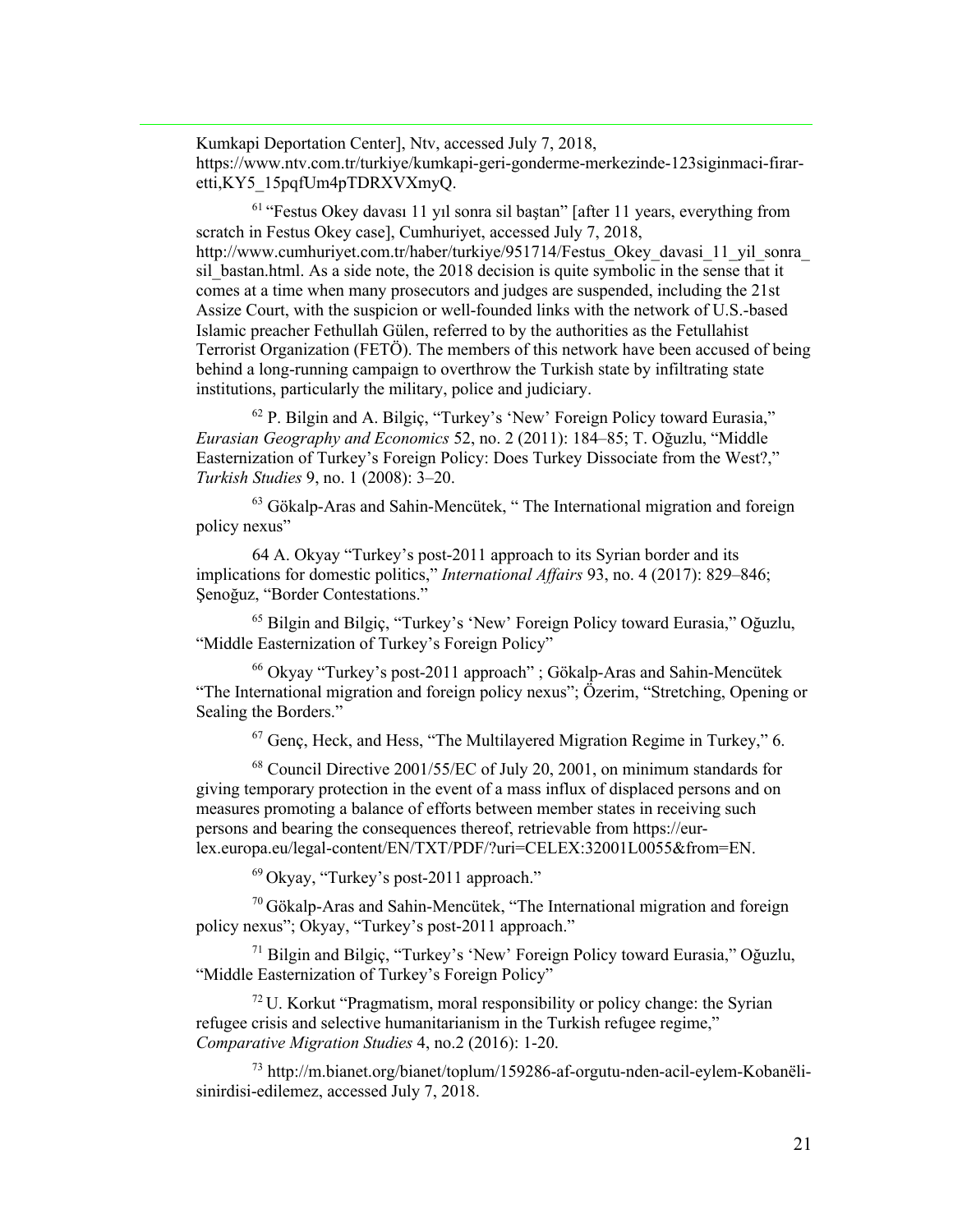$74$  F. Göktuna Yaylacı. and M. Karakus "Perceptions and newspaper coverage of Syrian refugees in Turkey," *Migration Letters* 12, no. 3 (2015): 238-250.

 $<sup>75</sup>$  Korkut, "Pragmatism, moral responsibility or policy change."</sup>

<sup>76</sup> Şenoğuz, "Border Contestations."

<sup>77</sup> "Kobane Protestoları: İnsan Hakları İhlalleri" [Kobane Protests: Human Rights Violations], Amnesty International, accessed July 7, 2018, https://www.amnesty.org/download/Documents/EUR4420172015TURKISH.pdf.

<sup>78</sup> Okyay, "Turkey's post-2011 approach."

 $79$  As of 2017, like the EU member states Greece and Bulgaria's construction of fence along their land border with Turkey in 2012 and 2017 respectively, Turkey also constructed a 511m long wall along the Turkish-Syrian border. A similar process is going on along Turkey's Iranian border.

<sup>80</sup> Heck and Hess, "Tracing the Effects of the EU-Turkey Deal."

<sup>81</sup> I. van Liempt., M.J. Alpes, S. Hassan, S. Tunaboylu, O. Ulusoy, and A. Zommers "Evidence-based assessment of migration deals: the case of the EU-Turkey Statement," Final Report. (Utrecht University, Human Geography and Planning, 2017). retrievable from https://migratiedeals.sites.uu.nl.

<sup>82</sup> "Sea Arrivals Dashboard", UNHCR Greece, accessed January 28, 2019, https://reliefweb.int/sites/reliefweb.int/files/resources/67184.pdf.

<sup>83</sup> "Seventh Report on the Progress made in the implementation of the EU-Turkey Statement," European Commission, accessed January 28, 2019, https://ec.europa.eu/home-affairs/sites/homeaffairs/files/what-we-do/policies/europeanagenda-

migration/20170906 seventh report on the progress in the implementation of the eu -turkey statement en.pdf.

<sup>84</sup> "Yunanistan'dan Türkiye'ye Geri Gönderilen Mültecilerle İlgili Dikili'de Yapılan Basın Açıklaması," [Press Release in Dikili for the Refugees who are returned from Greece to Turkey], Halklararası Dayanışma Köprüsü Derneği, accessed July 15, 2018, http://www.halklarinkoprusu.org/2016/07/yunanistandan-turkiyeye-gerigonderilen-multecilerle-ilgili-dikilide-yapilan-basin-aciklamasi-4-nisan-2016/,.

<sup>85</sup> "Pehlivanköy GGM Basın Toplantısı" [Press Meeting on Pehlivankoy Deportation Center], Halklararası Dayanışma Köprüsü Derneği, accessed July 15, 2018, http://www.halklarinkoprusu.org/2016/05/halklarin-koprusu-dernegi-pehlivankoy-ggmbasin-toplantisi-4-5-2016/.

<sup>86</sup> "Pehlivanköy'den Izmir Işıkkent Geri Gönderme Merkezine İşkence Devam Ediyor" [Torture Continues Inside the Deportation Centers, from Pehlivanköy to Izmir], Halklararası Dayanışma Köprüsü Derneği, accessed July 15, 2018, http://www.halklarinkoprusu.org/2016/05/pehlivankoyden-izmir-isikkent-geri-gondermemerkezine-iskence-devam-ediyor/.

<sup>87</sup> Ibid.; Genç, Heck, and Hess, "The Multilayered Migration Regime in Turkey"

<sup>88</sup> Parla, "Longing, Belonging and Locations of Homeland"

89 "Turkey: No Safe Refuge: Asylum-Seekers and Refugges Denied Effective Protection in Turkey", Amnesty International, accessed July 18,